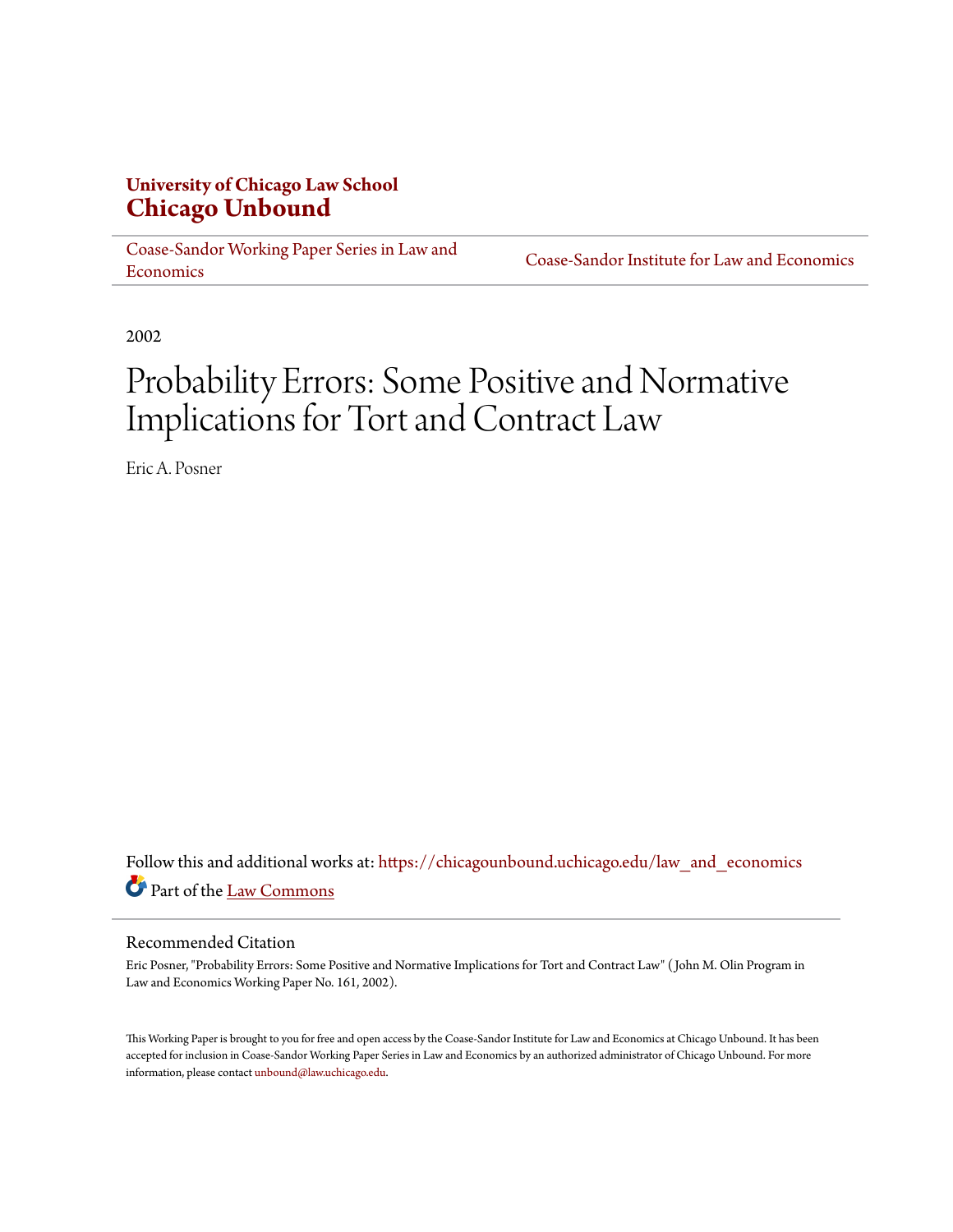# CHICAGO

### **JOHN M. OLIN LAW & ECONOMICS WORKING PAPER NO. 161 (2D SERIES)**



# Probability Errors: Some Positive and Normative Implications for Tort and Contract Law

*Eric A. Posner* 

# **THE LAW SCHOOL THE UNIVERSITY OF CHICAGO**

This paper can be downloaded without charge at: The Chicago Working Paper Series Index: h ttp://www.law.uchicago.edu/Lawecon/index.html

The Social Science Research [Network Electronic](http://www.law.uchicago.edu/Publications/Working/index.html) Paper Collection: http://ssrn.com/abstract\_id=332623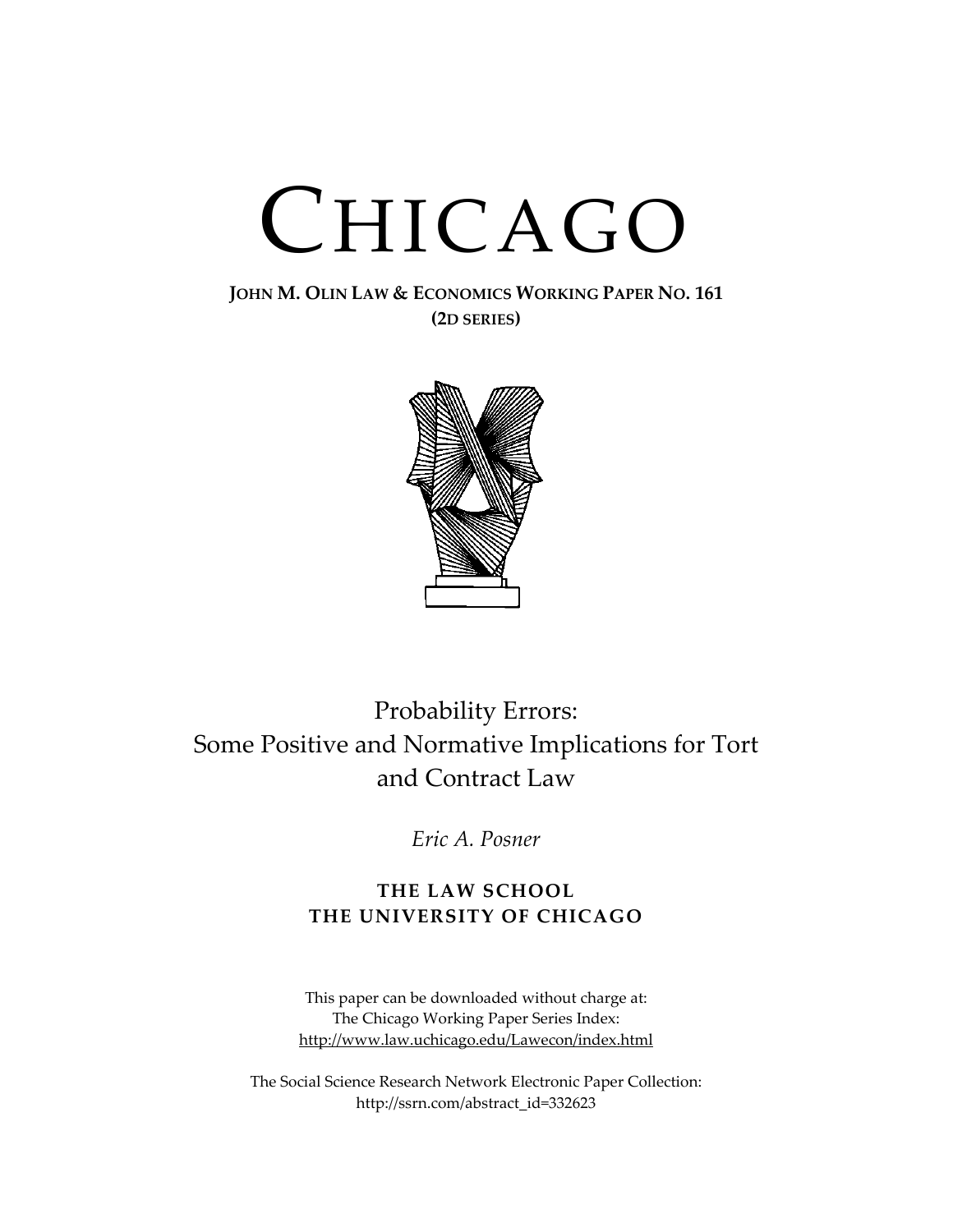## Probability Errors: Some Positive and N[ormative Implications](http://papers.ssrn.com/sol3/search.taf) for Tort and Contract Law

Eric A.  $Posner<sup>1</sup>$  $Posner<sup>1</sup>$  $Posner<sup>1</sup>$ 

*Abstract*. This paper examines the effect of tort rules on behavior if people are optimistic or insensitive relative to true probabilities. The paper shows that under certain conditions both strict liability and negligence cause levels of care that are higher than, or equal to, what is efficient (rather than lower). The paper also shows that under certain conditions strict liability and negligence cause the same level of activity among optimists (more than is efficient). Other implications for tort law are discussed, as are the sensitivity of the results to the choice of how to model probability errors. Implications for contract law, and some normative issues, are also discussed.

Evidence from experiments and empirical studies suggests that people make systematic errors when they estimate probabilities. The exact nature of these errors remains controversial, but two themes are that people discount low probability events, treating them as though they occur with a probability of zero, and that, more generally, people are insensitive to small differences between probabilities. The first bias might cause a homeowner to treat the probability of a remote event like an earthquake as though it were equal to zero; the second bias might cause a person to divide potential accidents into a small number of categories—high, medium, and low. I will follow the literature and call the first problem one of "optimism," though, as we shall see, this term is imprecise; and I will call the second problem one of "insensitivity."

Legal scholars think that optimism and probability insensitivity justify additional regulation because optimists will take too little care. If the driver of an automobile believes that the risk of an accident is zero, he will drive too quickly. But the truth turns out to be more complex. A person who discounts remote risks might take too much care, rather than too little. By increasing his level of care incrementally, the person can reduce

 $\overline{a}$ 

<span id="page-2-0"></span><sup>&</sup>lt;sup>1</sup> Professor of Law, University of Chicago. Thanks to Bill Landes, Doug Lichtman, Anup Malani, John Pfaff, Steve Shavell, Al Sykes, David Weisbach, and participants in a seminar at the University of Virginia Law School, for comments, and to The Sarah Scaife Foundation Fund and The Lynde and Harry Bradley Foundation Fund, for financial support.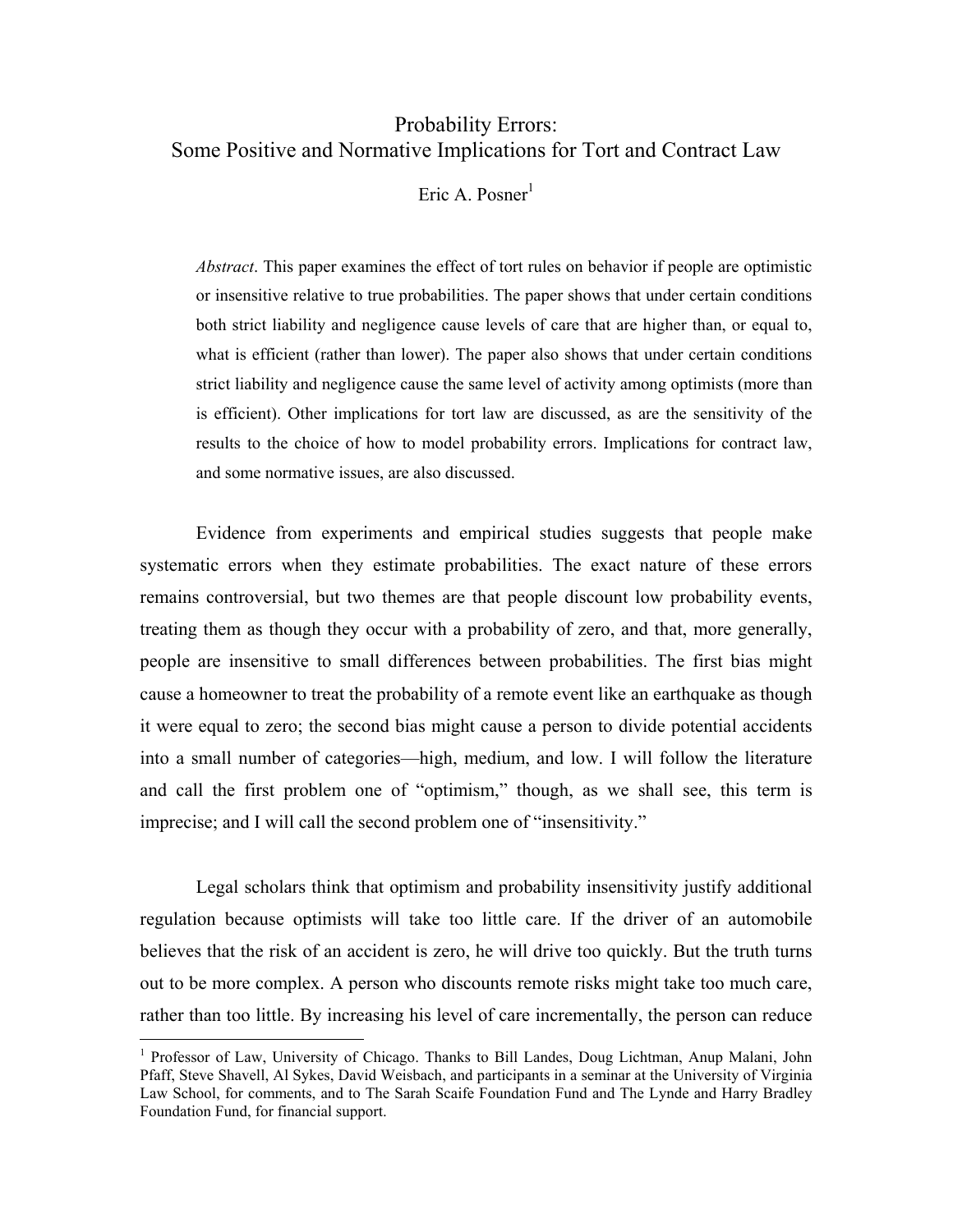his perceived probability of an accident nonincrementally, from some positive amount to zero. If the perceived reduction in expected accident costs exceeds the cost of the additional care, the person will use more care than is efficient, and this is true regardless whether the legal rule is strict liability or negligence.

Even i f they do not treat low probability events as though they would occur with probab ility of zero, they will enjoy large perceived benefits when they can take a small amount of additional care in order to move the risk of an accident from the "high" categor y to "medium," or "medium" to "low." The existence of discontinuities or inflexio n points in probability functions plays havoc with intuitions about the relationship betwee n the law and decisions about care level. This result holds as well for people who suffer from probability insensitivity.

briefly discusses optimism and contract law, and Part III contains some general omments about the treatment of probability errors in normative law and economics. c This paper explores these and other implications of optimism and insensitivity for the law.<sup>[2](#page-3-0)</sup> The focus (Part I) is on optimism and tort law. My other main result is that sufficiently optimistic agents engage in the same level of activity under strict liability and negligence; by contrast, rational agents engage in more activity under strict liability than under negligence. The reason for this difference is that the optimistic agent under strict liability and the rational agent under negligence do not internalize accident costs when they take due care (or what they think is due care). I also discuss the difference between harm-sensitive and harm-insensitive optimism; the relationship between optimism and probability insensitivity; and the implications of optimism for bilateral accidents. Part II

 $\overline{a}$ 

<span id="page-3-0"></span><sup>&</sup>lt;sup>2</sup> The law and economics literature does address error and misperception, but in a different context. For discussions of error by courts, see Richard Craswell & John E. Calfee, Deterrence and Uncertain Legal Standards, 2 J.L. Econ. & Org. 279 (1986); Steven Shavell, Economic Analysis of Accident Law 79-83 (1987); of misperceptions of the effect of care on expected liability, see Peter A. Diamond, Single Activity Accidents, 3 J. Legal Stud. 107 (1974), Shavell, supra; and, relatedly, of the effect of judgment-proofness Amer. Law  $&$  Econ. Rev. 162 (2002), for a survey. and causation requirements on incentives, see William M. Landes & Richard Posner, The Economic Structure of Tort Law (1987), Shavell, supra. There is also a related literature on consumer protection and misperception; see Richard M. Hynes & Eric A. Posner, The Law and Economics of Consumer Finance, 4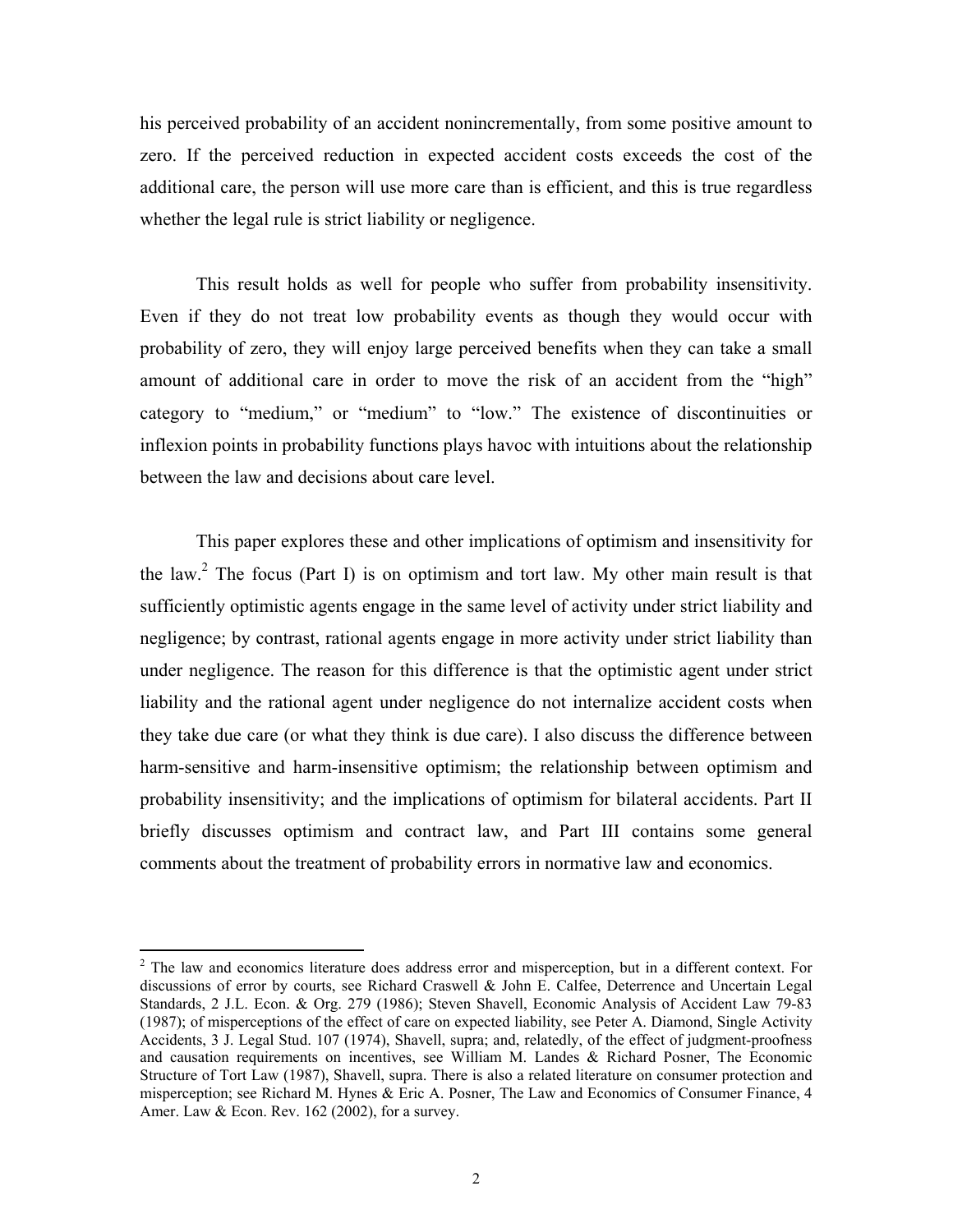#### I. Probability Errors and Tort Law

#### A. Summary of Analysis

Suppose that agents are rational except that they are optimistic about low probability accidents. When they engage in some behavior like driving, they know that their behavior creates a risk of harm. When choosing the level of care, agents know the actual probability of harm associated with each level of care when the probability is above some threshold; below that threshold the probability of harm, which is low but positive, is treated as though it were zero.

Intuition tells us that such an agent would take too little care, whether the tort regime is strict liability or negligence. The analysis will show that for sufficiently high an agent to think that a bad event will not occur, or that a little extra care will have a dramatic effect on the probability of a bad event occurring. levels of optimism, the agent might take too much or too little care. The effect that causes too little care is the discounting of harms: the agent underestimates expected liability for a high level of care, and so will take less care. The effect that causes too much care is that the agent can cause a (subjective, that is, error-driven) reduction of expected liability by taking a small amount of additional care. If the agent takes some level of care that causes a perceived positive probability of harm, and if a small additional amount of care would cause that probability to drop from the threshold amount to zero, then the agent will think that he is, in effect, taking a small extra precaution that will eliminate all potential liability. Which of the effects dominates depends on the relationship between the probability distribution, the level of harm, and the care function. Optimism could cause

In addition, for sufficiently low levels of optimism, the agent will take the optimal care, and this amount of care is invariant with respect to the amount of optimism below a threshold. The agent does not take too much care because the amount of care necessary to create zero perceived expected harm is greater than the sum of the cost of optimal care and the correctly perceived expected harm. The agent does not take too little care because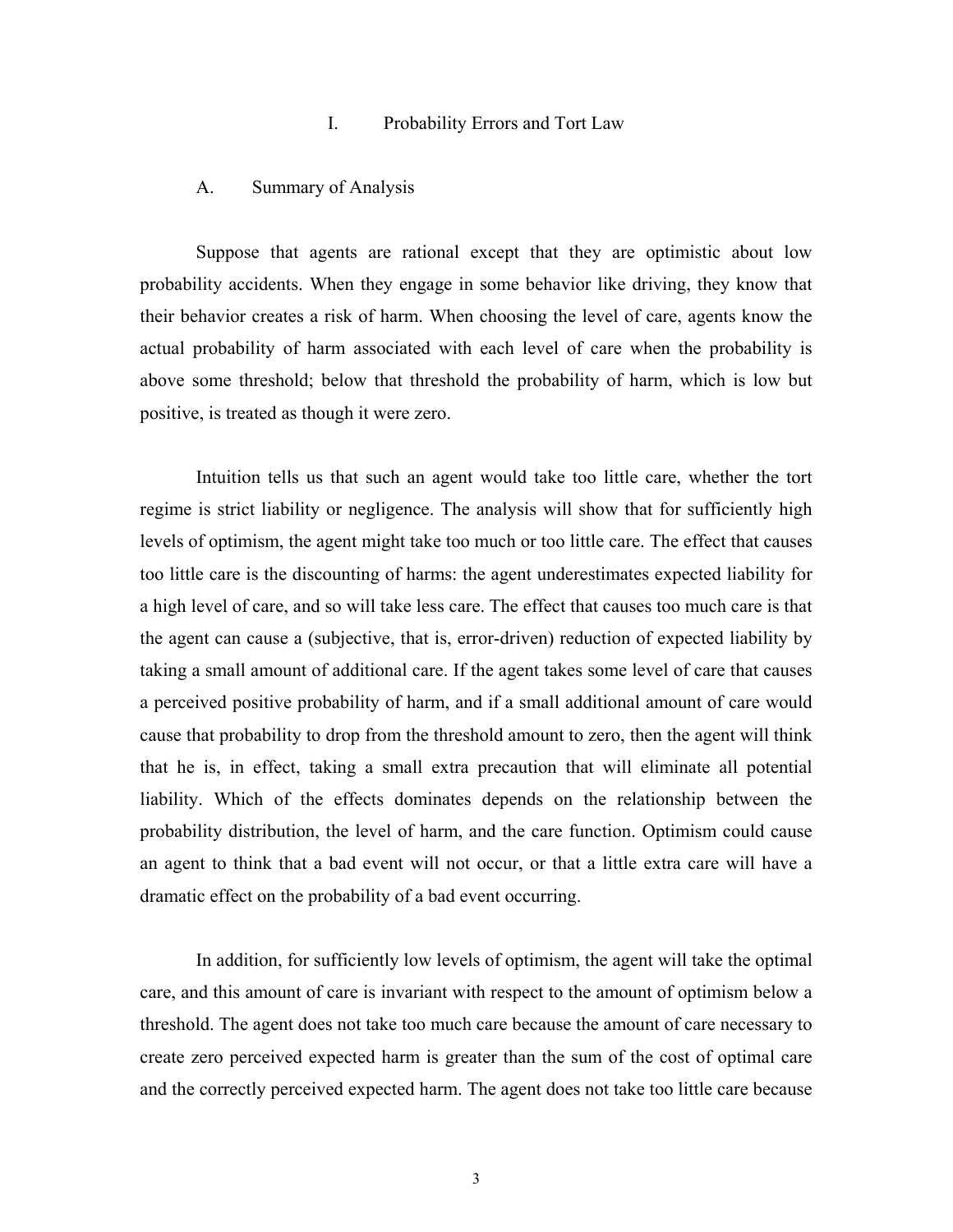at the optimal level of care an accident is risky enough to be accurately anticipated by the low-optimism agent.

A well known result in the literature is that for unilateral accidents, strict liability both regimes the optimistic agent will treat remote events as though they do not occur, and so the main difference between strict liability and negligence—namely, that under and negligence have the same effect on care, but different effects on the level of activity. Strict liability causes the efficient level of activity; negligence causes too much activity. However, the difference between the two rules nearly disappears when the agent is optimistic. Both rules cause too much activity; indeed, unless the risk is sufficiently remote, the two rules cause the same level of inefficient activity. The reason is that under negligence the agent is not liable if he takes due care—disappears in the agent's mind.

Next, I show informally that the results can hold even under less extreme assumptions about probability misestimation. The factor that drives the results is not the possibility that people could treat certain probabilities as though they were zero, but the possibility that people have trouble thinking of probability distributions as smooth or continuous functions and divide lower and higher probability events into discrete groups.

negligence, and negligence, on rational individuals do not carry over to the case of optimism. Strict liability with contributory negligence encourages rational victims but not Finally, I argue that for bilateral accidents the different effects of strict liability and negligence on rational individuals carry over to the case of optimism: both rules cause the injurer to take care but only negligence causes the victim to take care. However, under both rules the level of care taken by injurer and victim will not be optimal. As for activity level, the different effects of strict liability with contributory rational injurers to engage in too much activity; negligence encourages rational injurers but not rational victims to engage in too much activity. By contrast, the two rules have the same effect on optimistic injurers and victims, encouraging both groups to engage in too much activity.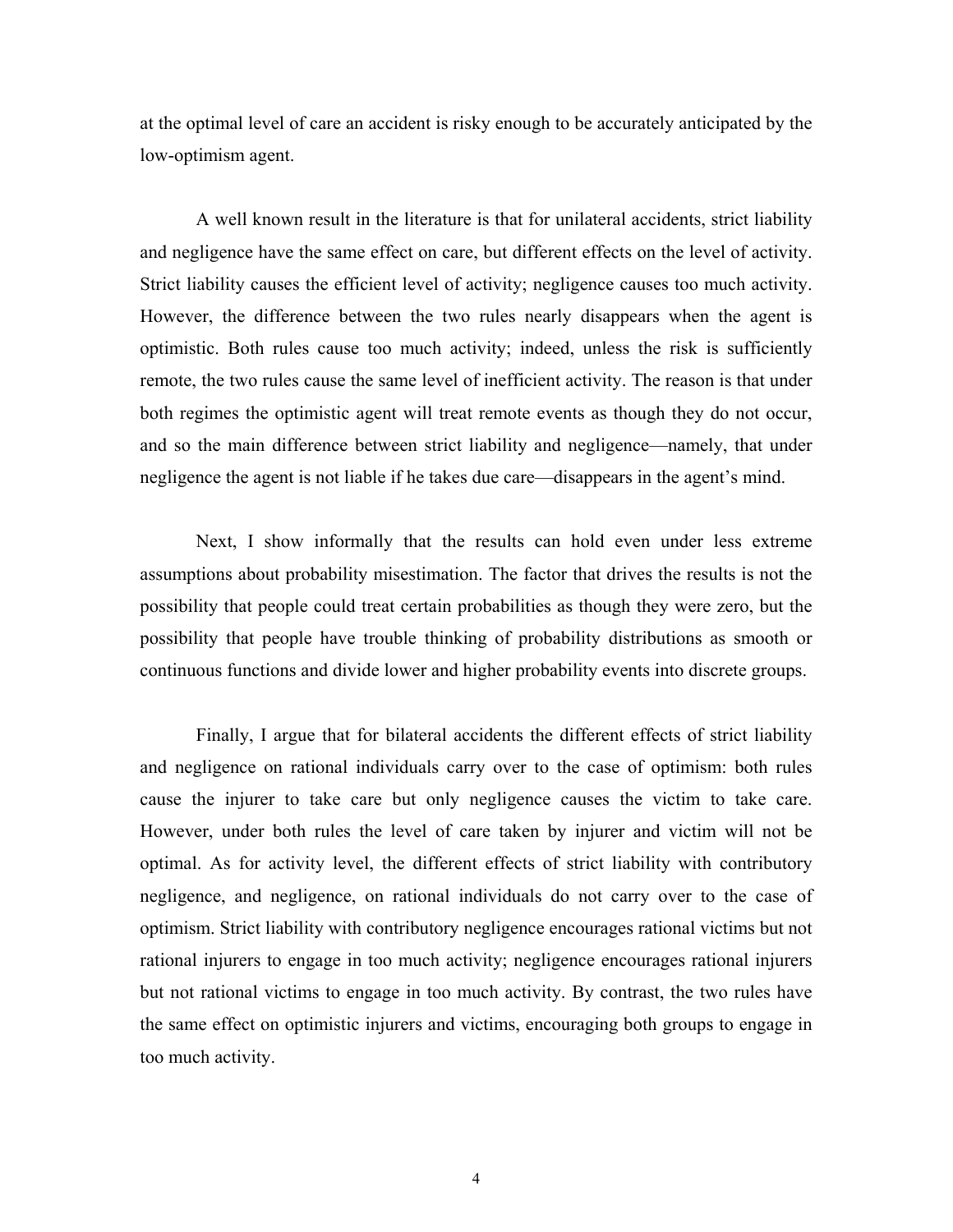#### B. Analysis

#### 1. Level of Care

Let:  $x =$  level of care (normalized, so x is also the cost of care);  $p(x)$  be the probability of an accident, as a function of the level of care  $(p'(x) < 0; p''(x) > 0)$ ;  $h =$ harm. For illustrative purposes, we assume that  $p(x) = x^{-2}$ . For simplicity harm is a constant: the agent controls only the probability of the harm occurring.

The total (that is, social) cost function,  $TC = x + x^{-2} h$ . The optimal level of care  $x^* = (2h)^{1/3}.$ 

Strict liability will cause the agent to choose  $x^*$ ; negligence will cause the agent to choose  $x^*$  if (for example) the agent must pay *h* if  $x < x^*$ . Figure 1 illustrates these standard results.<sup>[3](#page-6-0)</sup>

#### [Figure 1]

function  $p^i(x)$ , where Now we want to ask what happens if the agent has an irrational probability

$$
p^{i}(x) = x^{-2} \quad \text{if } p(x) > \overline{p}
$$

$$
= 0 \quad \text{otherwise.}
$$

The value of  $\bar{p}$  refers to the floor below which the probability of the accident is so small that the agent treats it as if it were 0.

Corresponding to  $\bar{p}$  is a level of care, x', which is the threshold between levels of care associated with accurate probability assessments and levels of care associated with optimistic probability assessment. To determine the value of *x*', we must first make an additional assumption about whether the agent's optimism is sensitive to the level of harm or not. Consider the driver of an ordinary truck and the driver of a tanker truck

<span id="page-6-0"></span><sup>&</sup>lt;sup>3</sup> See John Prather Brown, Toward an Economic Theory of Liability, 2 J Legal Stud 323 (1973); Shavell, supra note  $\therefore$  Landes & Posner, supra note  $\therefore$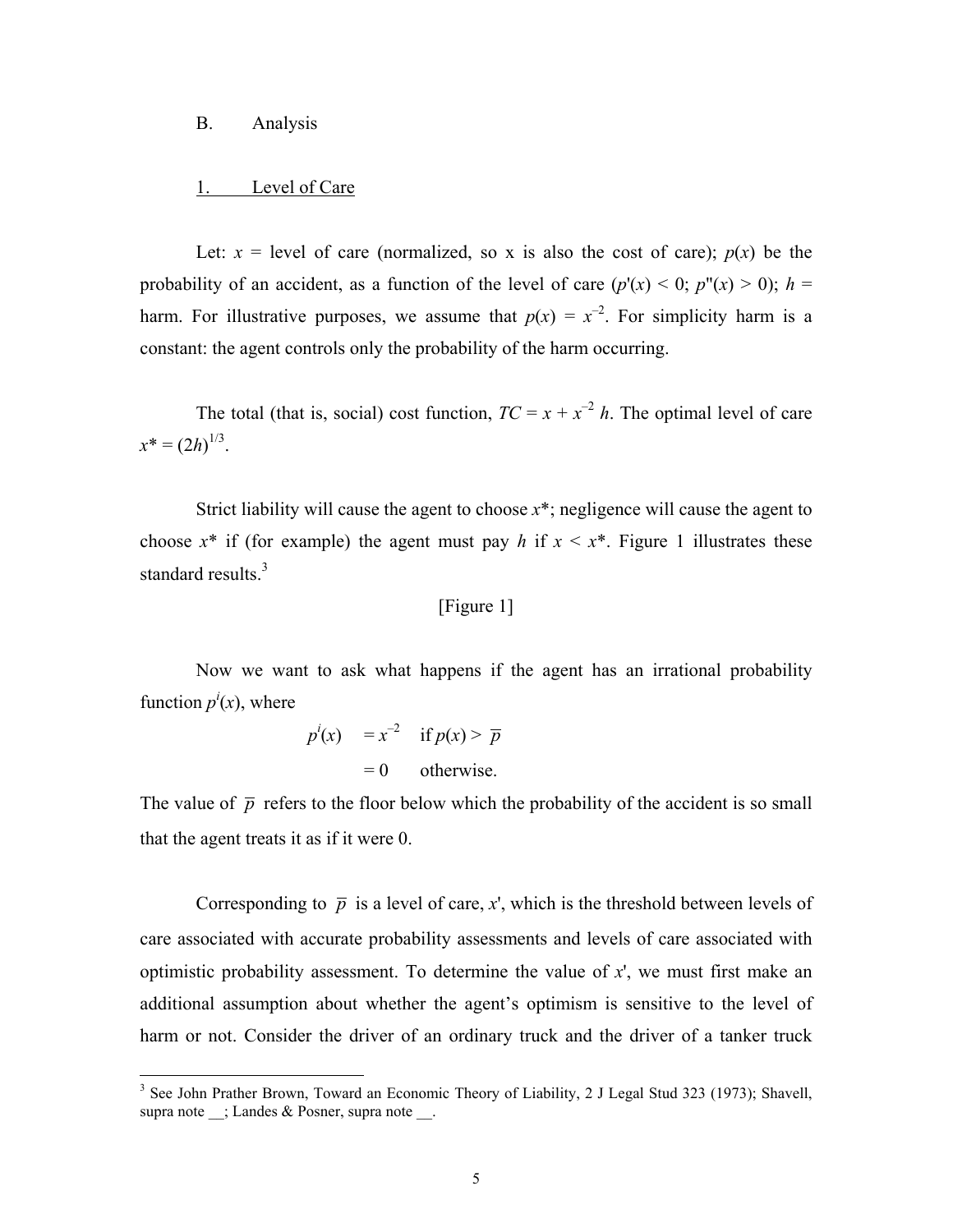filled with gasoline. One could imagine that each driver is equally insensitive to a low probability accident for a given level of care *x*, where  $p(x) \leq \overline{p}$ , but one could also imagine that the driver of the tanker is *more* sensitive. In the first (harm-insensitive) case,  $p^{i}(x) = x^{-2}$  if  $p(x) > \bar{p}$ , so  $x^{i} = (1/\bar{p})^{1/2}$ . In the second (harm-sensitive) case,  $p^{i}(x) = x^{-2}$  if  $p(x)$  >  $\bar{p}/h$ , so  $x' = (h/\bar{p})^{1/2}$ . I will assume that optimism is harm-sensitive, which seems more realistic, but will briefly discuss the harm-insensitive case in Section I.B.3.

The agent will minimize  $TC^i = x + p^i(x)h$ . There are two separate cases to consider. First, if  $\bar{p}$  is sufficiently low, and thus x' is sufficiently high, the agent will choose  $x^i = x^*$ . The reason is that the level of care necessary to reach x' is higher than the combined care and accident costs for *x*\*. Think of a driver who believes that he can reduce the probability of an injury to zero only by driving a Volvo but the ownership cost of a Volvo is greater than the joint cost of owning a Honda and expected liability from an accident. The driver will not buy the Volvo but will buy the Honda and take efficient care.

Second, if  $\overline{p}$  is not too low, and thus *x*' is not too high,  $x^i = x$ '. This is the case where the ownership cost of the Volvo, and thus the illusory sense of never being liable, is less than the combined ownership and expected accident costs of the Honda.

To find the dividing line between the two cases, one sets the cost of the "irrational" level of care that generates illusory expected zero liability (Volvo) equal to the joint care and accident costs for rational care (Honda):  $TC(x') = TC(x^*)$ . Because  $TC(x') = x'$  (the expected accident cost is zero), we have:  $x' = (h/\overline{p})^{1/2} = TC(x^*) = (3h)^{1/3}$  /  $2^{2/3}$ . Simplifying:

 *x i* = *x*<sup>\*</sup> if  $\bar{p}$  ≤ 2<sup>4/3</sup>*h*<sup>1/3</sup> / 9 ≈ 0.27 *h*<sup>1/3</sup> *x*' otherwise

If we limit ourselves to the second case, where  $x^i = x^i$ , then we can ask whether  $x^i$  is greater than or less than  $x^*$ . Setting  $x^i = x^*$ , we get  $\overline{p} = h^{1/3} / 2^{2/3} \approx 0.63 h^{1/3}$ . It turns out that it could be either.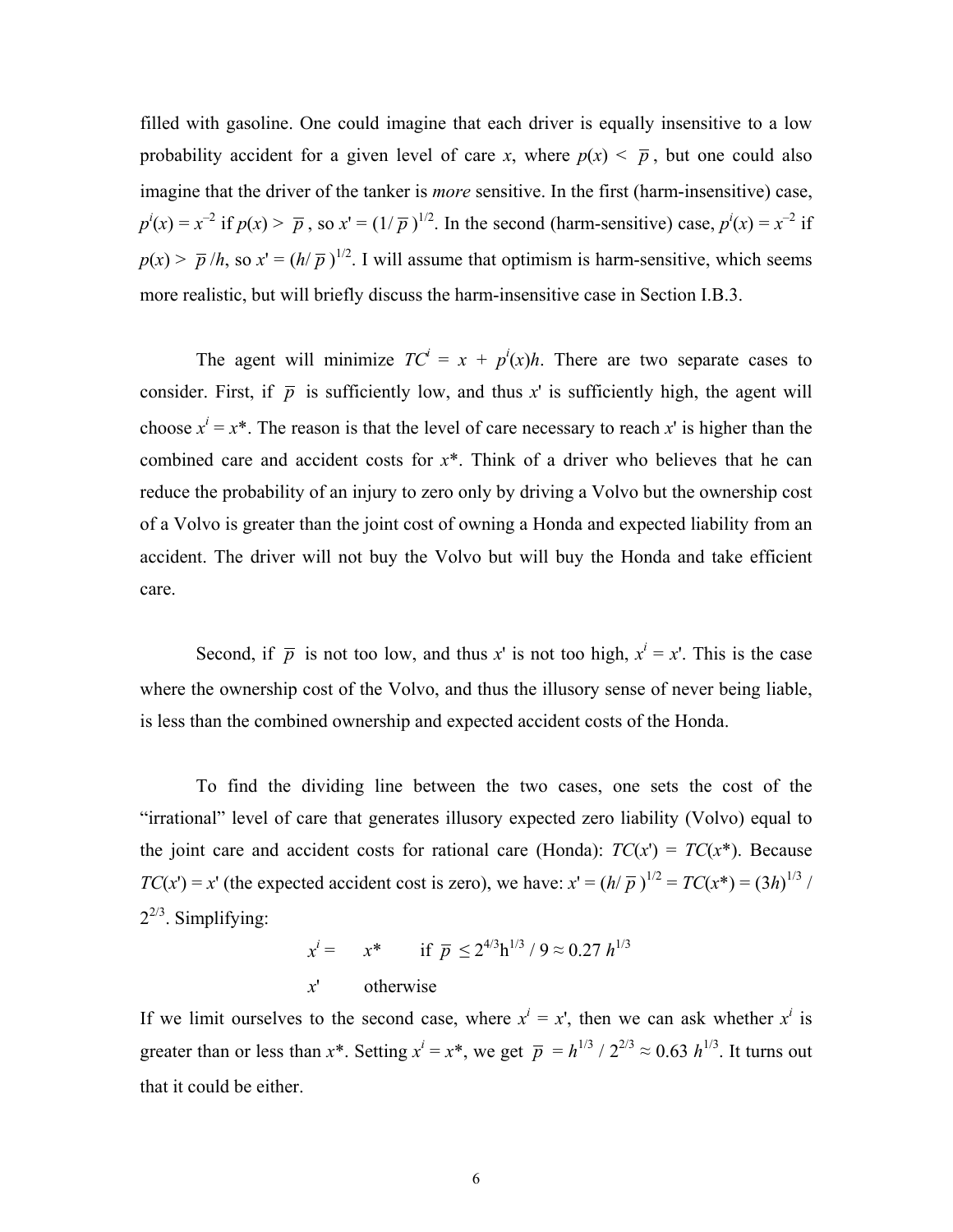If 
$$
\overline{p} < 0.63 h^{1/3}
$$
, then  $x^i > x^*$ .  
If  $\overline{p} \ge 0.63 h^{1/3}$ , then  $x^i \le x^*$ .

Thus there are three regions:

| Table 1 |
|---------|
|---------|

| Low Optimism               | Moderate Optimism                             | High Optimism               |
|----------------------------|-----------------------------------------------|-----------------------------|
| $\bar{p} \le 0.27 h^{1/3}$ | 0. 27 $h^{1/3} < \overline{p} < 0.63 h^{1/3}$ | $0.63 h^{1/3} \leq \bar{p}$ |
| $x^i = x^*$                | $x^{i} = x^{i} > x^{*}$                       | $x^i = x^i \leq x^*$        |
| <b>Optimal Care</b>        | Too Much Care                                 | Too Little Care             |

In the first region, the probability threshold (where the agent treats the probability of the event as though it were zero) is so remote, that the agent would need to incur a lot of care in order to reach it. Because the cost of care is so high, the agent would prefer choosing the level of care that minimizes the "rational" total cost function. This is the example where the agent buys the Honda rather than the Volvo.

it worthwhile to take extra care in order to reduce expected accident cost from a positive amount to an amount he perceives as 0. See Figure 2. The optimal level of care while driving is, let's suppose, a good night's sleep and driving during the day; but the agent thinks that if he does these things *and* buys antilock breaks he will never have an accident. He takes too much care because the extra precaution creates the illusory sense of no expected liability. In the second region, the probability threshold is not so remote, so the agent finds

#### [Figure 2]

In the third region, an inefficiently low level of care is sufficient to reach the probability threshold, and the agent has no incentive to take additional care. See Figure 3. The agent thinks that a good night's sleep is sufficient to reduce the probability of an accident to zero; therefore, he does not bother confining his driving to the day.

[Figure 3]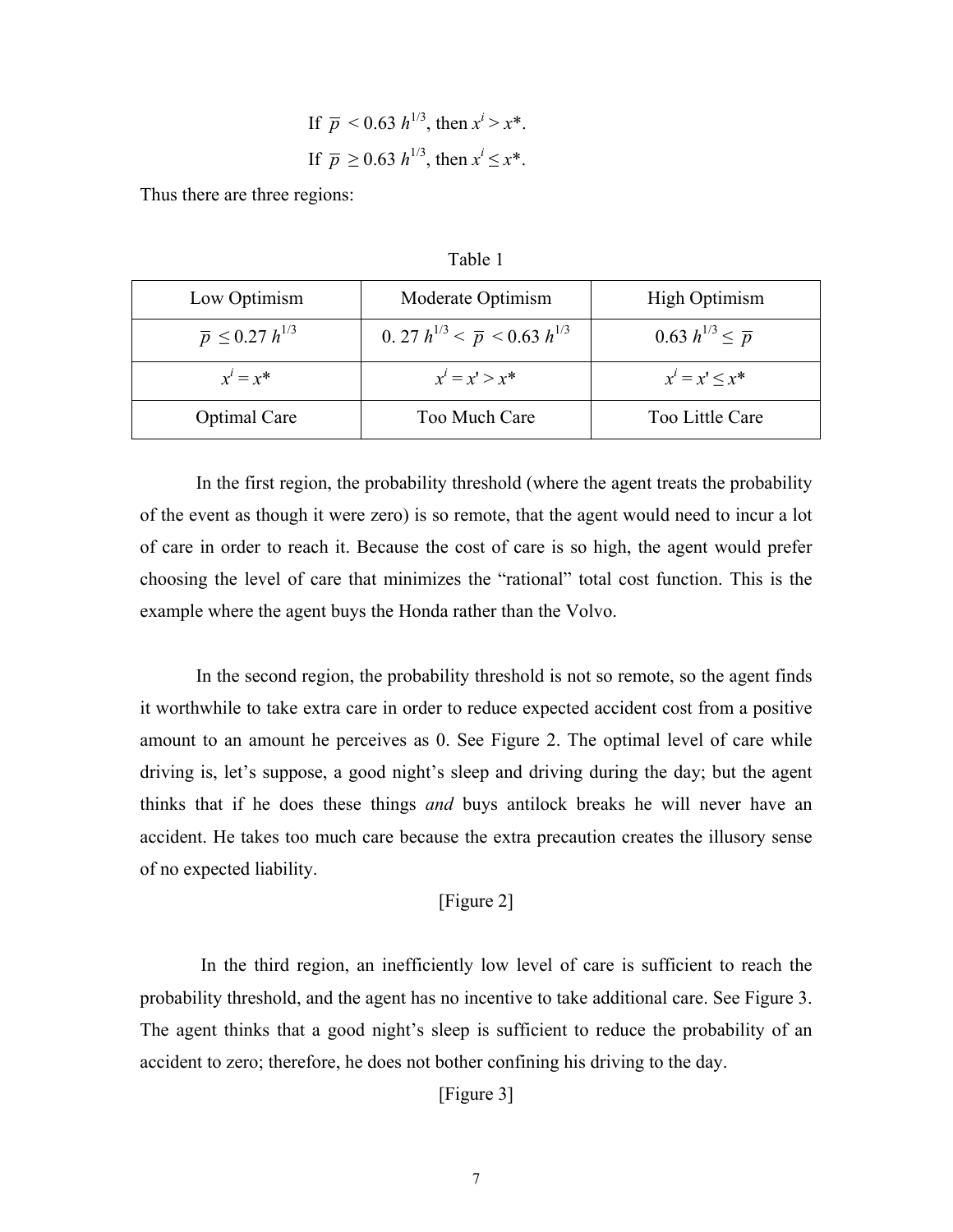Figure 4 shows care as a function of optimism. For low levels of optimism, care is  $x^*$ . Above  $\bar{p} = 0.27 h^{1/3}$ , care is a declining function of optimism.

#### [Figure 4]

*Negligence*. We have assumed strict liability, but what about negligence? If the agent assumes that courts will set the level of due care at  $x^i$  rather than  $x^*$ , then the results remain the same. The agent will take too little care or too much care, depending on  $\bar{p}$ and *h.* Thus, the agent has the same care incentives under strict liability and negligence.

But there is another possibility. If the agent believes that the court (irrationally!) takes level of care  $x^*$ , so he gains nothing by increasing the level of care to  $x'$ . will insist on setting the due care level at  $x^*$ , then the agent's behavior under negligence and strict liability will differ but only in the midlevel optimism case. In the latter case, the agent will prefer to incur the cost of optimal care  $x^*$ , rather than too much care,  $x'$ , because  $x^* \leq x'$ . Under negligence, the agent does not bear expected accident costs if he

#### 2. Activity Level

Now suppose that the agent can choose his level of activity. Let *s* = level of activity, and *u*(*s*) equal the agent's level of utility from engaging in a certain level of activity  $(u'(s) > 0, u''(s) < 0)$ . Then the utility function is:  $u(s) - sx - sp(x)h = u(s) - s(x +$  $p(x)h$ ). The agent maximizes utility by minimizing the value of the negative expression, which means choosing optimal care *x*\*; and then by choosing an activity level *s*\* that maximizes utility given the per-unit joint cost of care and expected liability.<sup>[4](#page-9-0)</sup>

Using our earlier probability function,  $p(x) = x^{-2}$ , it follows that utility is maximized if  $x^* = (2h)^{1/3}$  (minimizing the negative expression) and if  $s^*$  is such that  $u'(s)$  $=(2h)^{1/3} + ((2h)^{1/3})^{-2}h = (3h)^{1/3}/2^{2/3}.$ 

<span id="page-9-0"></span> $4$  Shavell, supra note , at 41.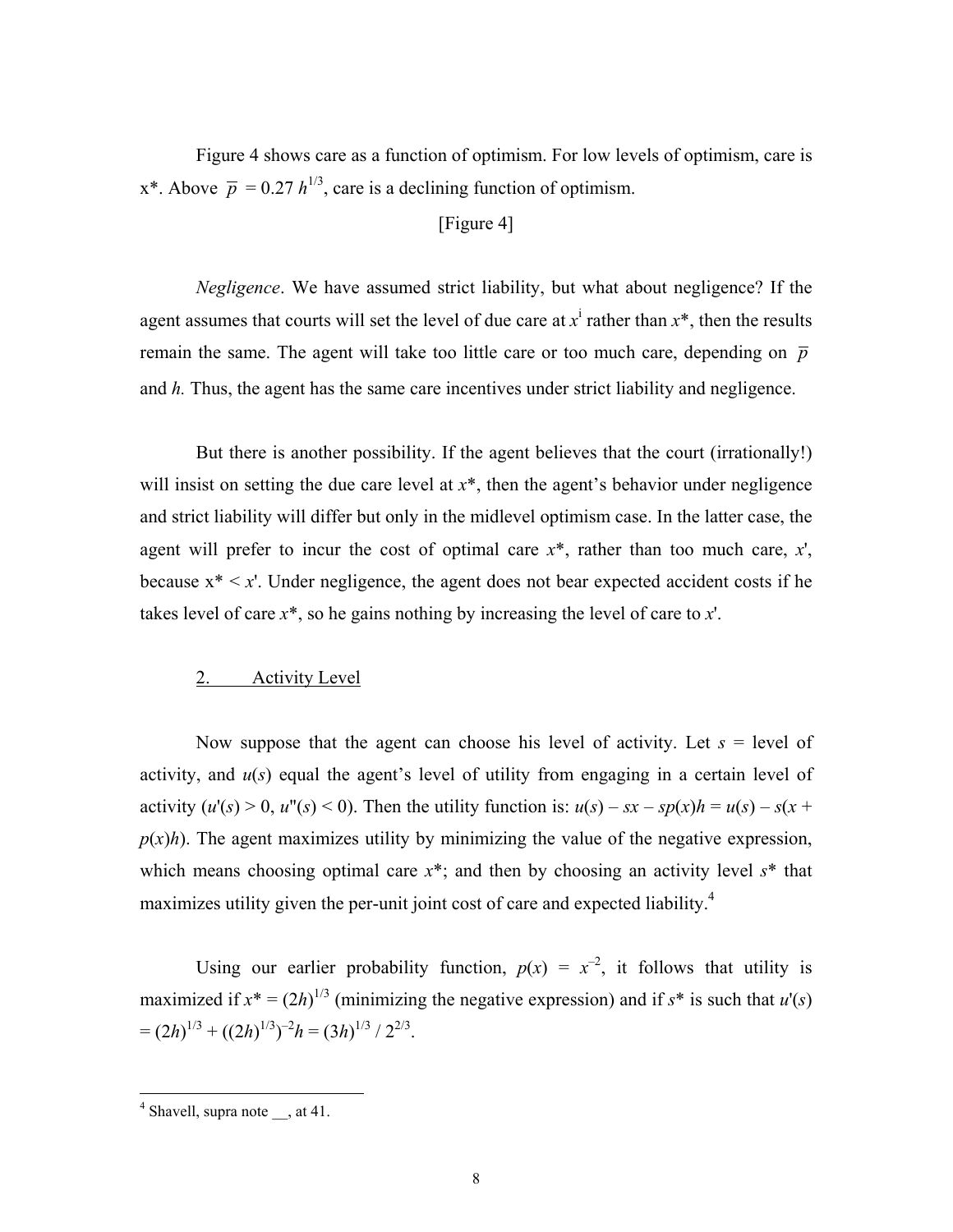Now let us look at the agent's incentives if he uses optimistic probability estimates.

#### *Strict Liability*

The agent will choose *s* and *x* to maximize  $u(s, x) = u(s) - sx - sp^{i}(x)h$ . Recall that if  $\overline{p}$  is low enough, the agent will choose  $x^i = x^*$ . Otherwise, the agent will choose  $x^i = x^*$ . Let us consider the two cases separately.

In the first case, where the agent chooses  $x^i = x^*$ , the agent internalizes the expected harm, and thus acts the same as the rational agent. Thus, he chooses  $s^i = s^*$ .

In the second case, where the agent chooses  $x^i = x^i$ , the agent's utility function is, in effect,  $u(s) - sx^i$ . The reason is that at  $x^i = x^i$ , the agent treats the probability of the accident, and thus the expected accident cost, as though it were zero. Thus the agent will choose  $s^i$  such that  $u'(s) = x^i = x^i = (h/\overline{p})^{1/2}$ . Intuitively, the agent will choose  $s^i \geq s^*$ , because the only internalized cost of his activity is the level of care, and not the expected accident cost.

<u>Proof</u>. In the second case the agent chooses  $x^i = x^i$  because he has more than low optimism:  $\bar{p} \ge 0.27 h^{1/3}$ . Manipulating the inequality, we get  $(h/\bar{p})^{1/2} \le (3h)^{1/3}/2^{2/3}$ . The left side of the inequality is  $u'(s^i)$ , and the right side is  $u'(s^*)$ , as we saw above. Thus  $u'(s^i)$  $\leq u'(s^*)$ . Because  $u''(s) < 0, s' \geq s^*$ .

This shows that the optimistic agent will engage in too much activity as long as  $\bar{p}$  is not too low. The reason is that he will simply not take account of some of the cost (low probability harms) that he inflicts on others. For arbitrarily low values of  $\bar{p}$ , the agent will engage in the optimal level of activity. Thus, for a sufficiently broad distribution of  $\bar{p}$ , strict liability results in too much activity.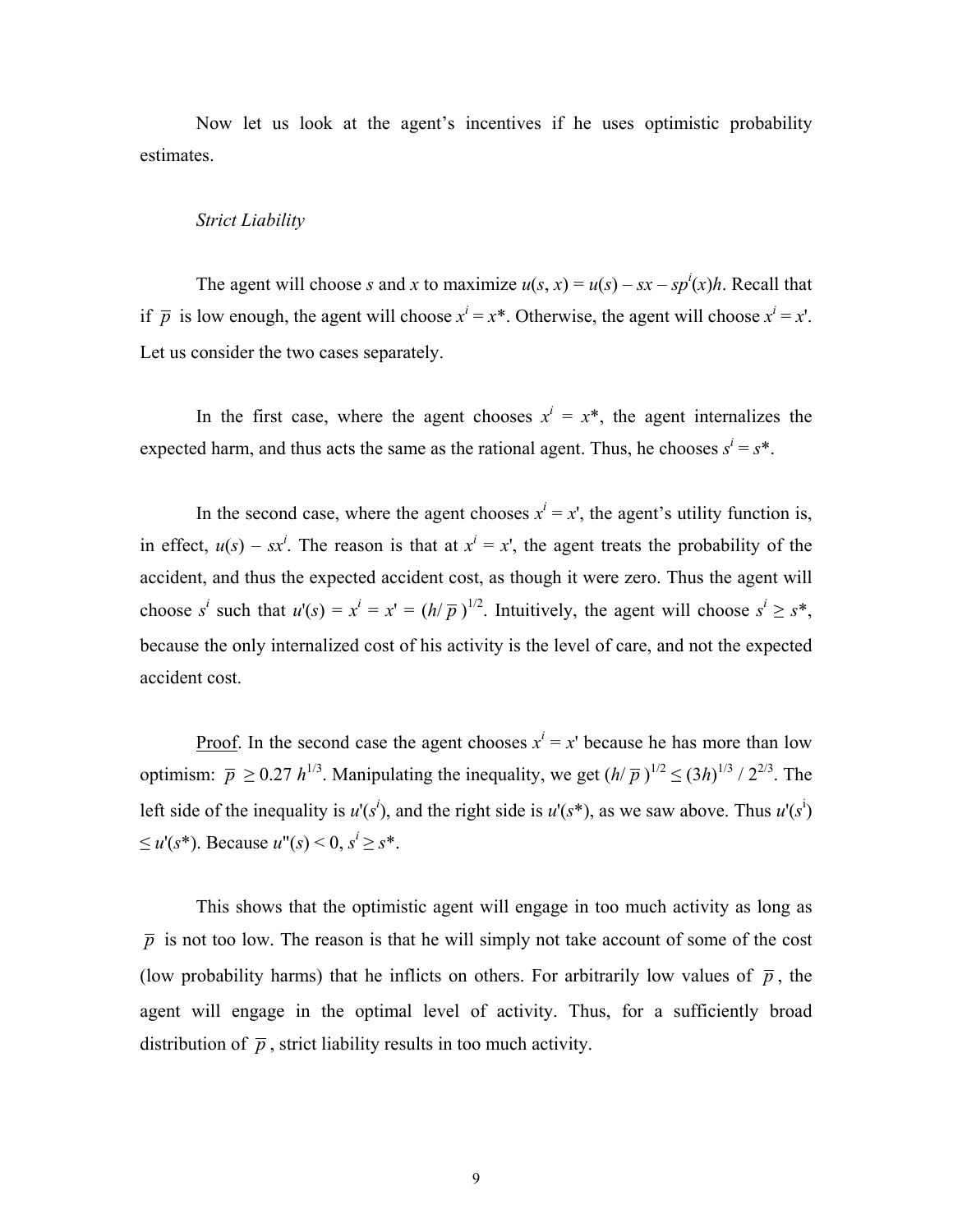#### *Negligence*

Under negligence, the rational agent will choose *s* and *x* to maximize  $u(s) - sx$ . Thus, he will choose  $s^*$  to maximize  $u'(s) - x^*$ . Because the agent does not internalize the expected cost of accidents if he takes due care, he will engage in too much activity.<sup>[5](#page-11-0)</sup>

we assume that the agent believes that the court will apply  $x^i$  as the standard of care. In the low optimism case, where  $x^i = x^*$ , the agent will act the same as the rational agent and choose  $s^i = s^*$ . The optimistic agent will choose *s* and *x* to maximize  $u(s) - sx^i$ , where, as before,

In the second case, where  $x^i = x^i$ , the agent will choose  $s^i$  to maximize  $u(s) - \overline{p}^{-1/2}$ . Thus, the agent will choose the same high level of activity as under strict liability.<sup>[6](#page-11-1)</sup>

We can summarize the results as follows. (1) When the agent is sufficiently optimistic, strict liability and negligence will have the same effect on activity. When the agent's optimism is at a low level, strict liability produces efficient activity and negligence produces too much activity, just as they do for the rational agent. (2) Under events as though they will not occur, he will (usually) act like a rational agent under a negligence regime, where no liability is attached to careful behavior that causes expected harms. strict liability and negligence, the sufficiently optimistic agent might engage in too much care as well as too little care  $(x^i \text{ could be greater, less than, or equal to } x^*)$ , and he will engage in too much activity  $(s^i > s^*)$ . The point is that if the agent treats low probability

 $\frac{1}{5}$  Id.

<span id="page-11-1"></span><span id="page-11-0"></span><sup>&</sup>lt;sup>6</sup> This assumes that the agent believes the court will choose  $x^i$  as due care; if not the moderate optimism case becomes the same as the low optimism case, as explained above.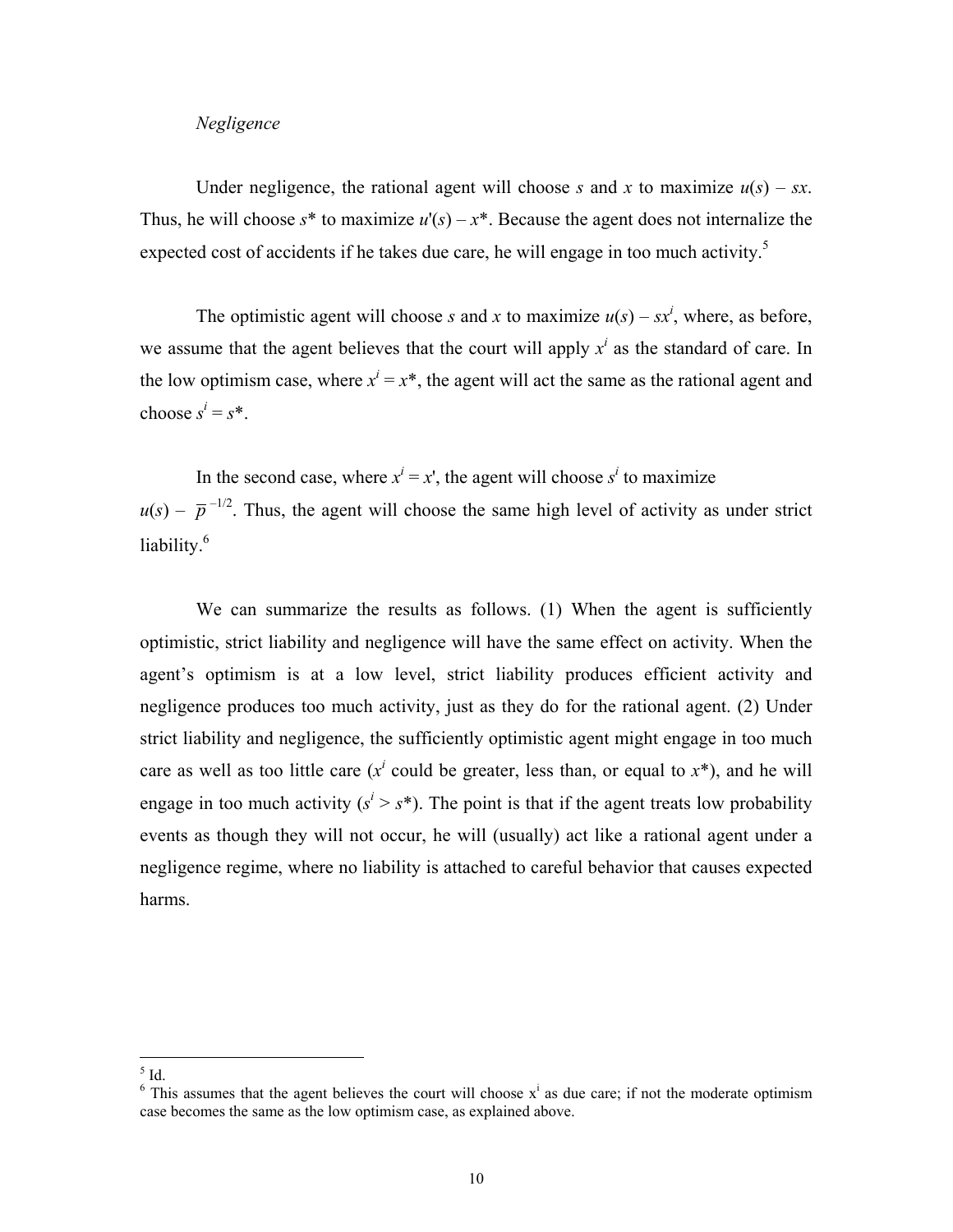#### 3. Level of Harm

is more likely to take the optimal level of care; more likely to take too much care; and less likely to take too little care. It is worth mentioning that one would get a different result i f one assumed harm-insensitive optimism. The analogous table is: It is clear from Table 1 that the level of harm will affect the chances that the agent will take the optimal level of care, or too much or too little. As harm increases, the agent

| аο | ı |  |
|----|---|--|
|    |   |  |

| Low Optimism                | Moderate Optimism                               | High Optimism                |
|-----------------------------|-------------------------------------------------|------------------------------|
| $\bar{p} \le 0.27 h^{-2/3}$ | 0. 27 $h^{-2/3} < \overline{p} < 0.63 h^{-2/3}$ | $0.63 h^{-2/3} \leq \bar{p}$ |
| $x^i = x^*$                 | $x^{i} = x^{i} > x^{*}$                         | $x^{i} = x^{i} \leq x^{*}$   |
| <b>Optimal Care</b>         | Too Much Care                                   | Too Little Care              |

Now, as harm increases, the agent is less likely to take the optimal level of care; more likely to take too much care; and more likely to take too little care.

The optimal level of care increases with harm. The harm-insensitive optimist will not internalize the increase in harm, while the harm-sensitive optimist will internalize it partially. This is why an increase in harm will cause the harm-sensitive optimist to act more efficiently than the harm-insensitive optimist.

Figure 5 shows care as a function of harm. The curve labeled  $x^*(h)$  depicts optimal care rising at a declining rate with the level of harm. The curve labeled  $x^{i}(h)$ depicts irrational care. Note that it matches  $x^*(h)$  at high levels of harm; otherwise it is too low or too high except when the curves cross. The curve labeled  $x^{ii}(h)$  shows harminsensitive care, which of course is a horizontal line, invariant with respect to *h*, except at high levels of harm.

[Figure 5]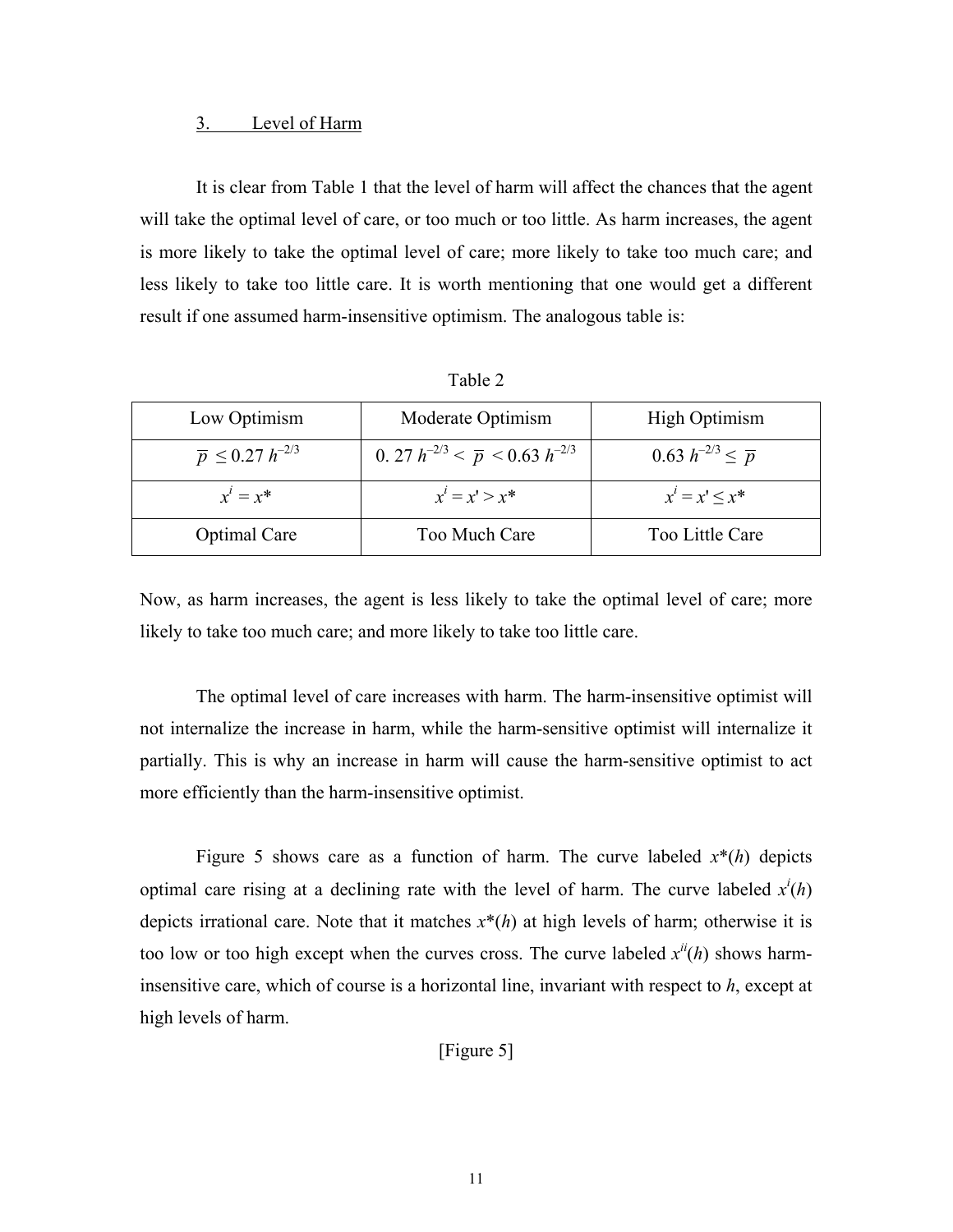Figure 5 also shows how courts, in theory, could adjust awards in order to give efficient incentives to optimists. Focusing on the harm-sensitive case (the court can't affect the behavior of the harm-insensitive agent except at high levels of harm), where the optimal for the optimist. If the award is increased enough, the agent will be thrust into the region of the midlevel optimist, and act as though he were rational. This result holds in the region of midlevel optimism (where  $x^{i}(h)$  and  $x^{*}(h)$  cross on the left, and join on the right). At a higher level of optimism, the court should increase the award; at a lower level of optimism, the court does not need to adjust the award. level of harm is roughly in the middle of the x-axis, the court could provide efficient incentives either by reducing the award or by increasing the award. If the award is reduced, the agent will take a level of care that is optimal for a rational agent but below

#### 4. Generality: Alternative Probability Distributions

One objection to the analysis so far is that the assumed probability distribution (or person drives a car, he accurately estimates the probability of an accident as long as he takes little care, but then when his care exceeds a threshold, he then inaccurately thinks class of probability distributions) is implausible. It does not seem likely that when a that the probability of an accident is zero. Indeed, the evidence for optimism is mixed, and other evidence suggests that in some settings people overestimate the probability of a small harm.

However, my results do not depend on people believing that low probabilities are zero or even that they optimistically underestimate probabilities. My results can hold even if people are pessimistic, and overestimate the probability of a small harm. The necessary assumption is only that people are insufficiently sensitive to probabilities.

step function. The agent thinks that for a range of lower care behavior the probability of an accident is the same high number; for a range of medium care behavior the probability of an accident is the same middle number; and for a range of low care behavior the One might think, for example, that the agent's subjective probability could be a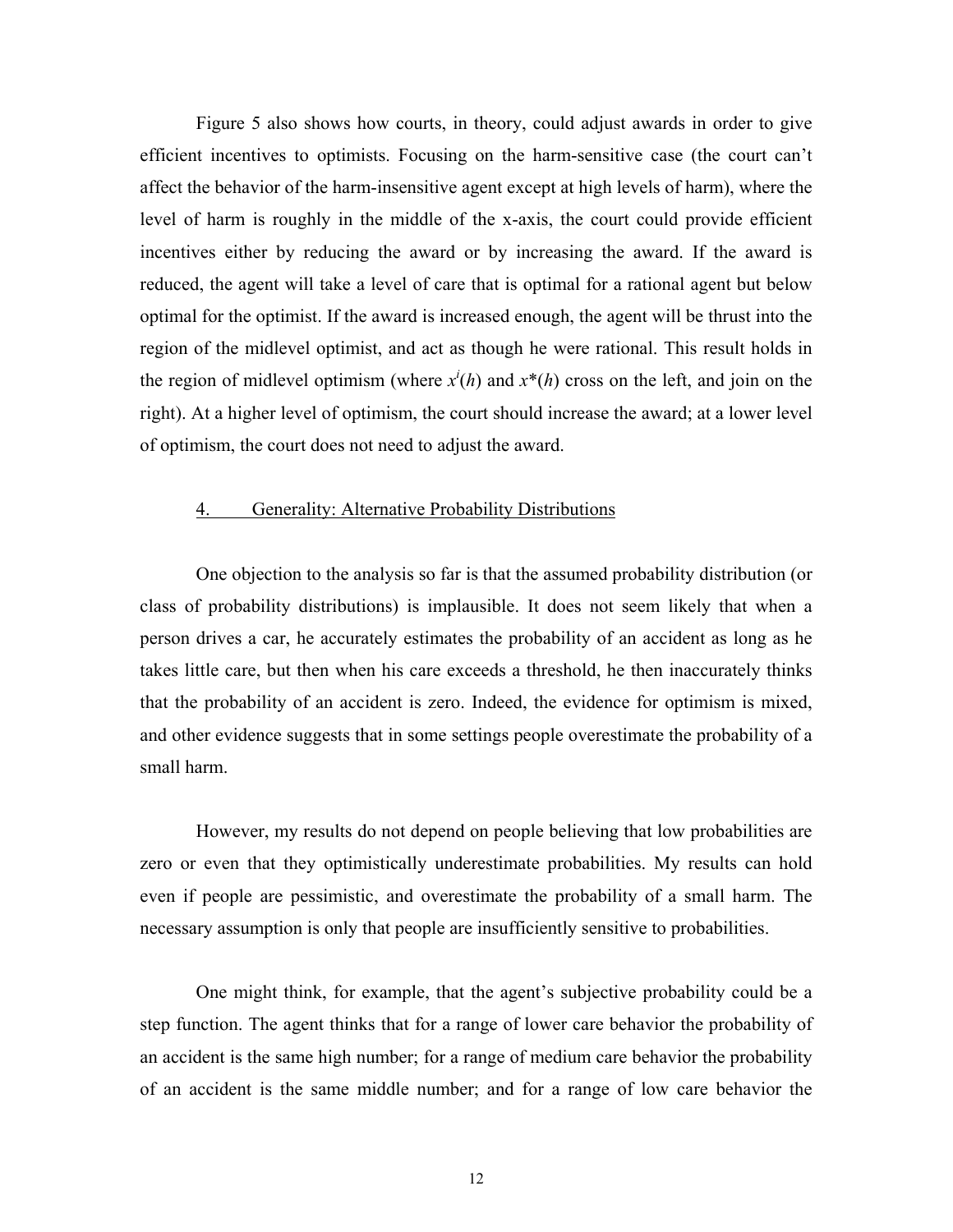probability of an accident is low, though not necessarily zero. It remains the case that the agent could take too much or too little care. Too little care is easy to understand; too much care will occur as long as the perceived drop in probability occurs soon enough after the optimal level of care, that the decline in expected accident liability is greater than the increase in the cost of care. Thus, the result does not depend on a discontinuous probability function, just on the function having at least one inflection point and a sufficiently steep slope soon after the optimal level of care. Nor does the result depend on optimism; the tail of the step function (for example) could be higher than the tail of  $p(x)$ .

One other possibility is that people are optimistic, but that the optimism does not affect the slope of the objective probability function. Formally,  $p^{i}(x) = p'(x)$  and  $p^{i}(x) <$  $p(x)$  for all *x*. If  $p(x)$  is a linear function, for example, then  $p^i(x)$  would be just a parallel line that is below  $p(x)$ . This assumption might seem to be the most natural, but it is inconsistent with the literature, which suggests that people are more likely to be wrong about low probability events than about high probability events. But even if we accepted this assumption, it has an interesting and unintuitive result, namely, that the agent would take the optimal level of care (neither too much nor too little) under both strict liability and negligence. The reason is that the marginal benefit of care remains the same if the slope does not change. Thus, the current tort system provides the correct incentives for care (although not for activity level) even if agents are optimistic.

#### 5. Bilateral Accidents

<u>.</u>

strict liability produces less efficient levels of care than negligence does. Both rules cause the injurer to take optimal care; but full compensation under strict liability gives the victim no incentive to take care. Negligence, by contrast, makes the victim bear the cost Suppose that the victim as well as the injurer can reduce the probability of an accident by taking care; thus  $p(x, y)$ . If both agents estimate probabilities correctly, then of his own carelessness when the injurer takes due care but the accident occurs anyway.<sup>[7](#page-14-0)</sup>

<span id="page-14-0"></span><sup>&</sup>lt;sup>7</sup> See Brown, supra note ; Shavell, supra note ; Landes & Posner, supra note .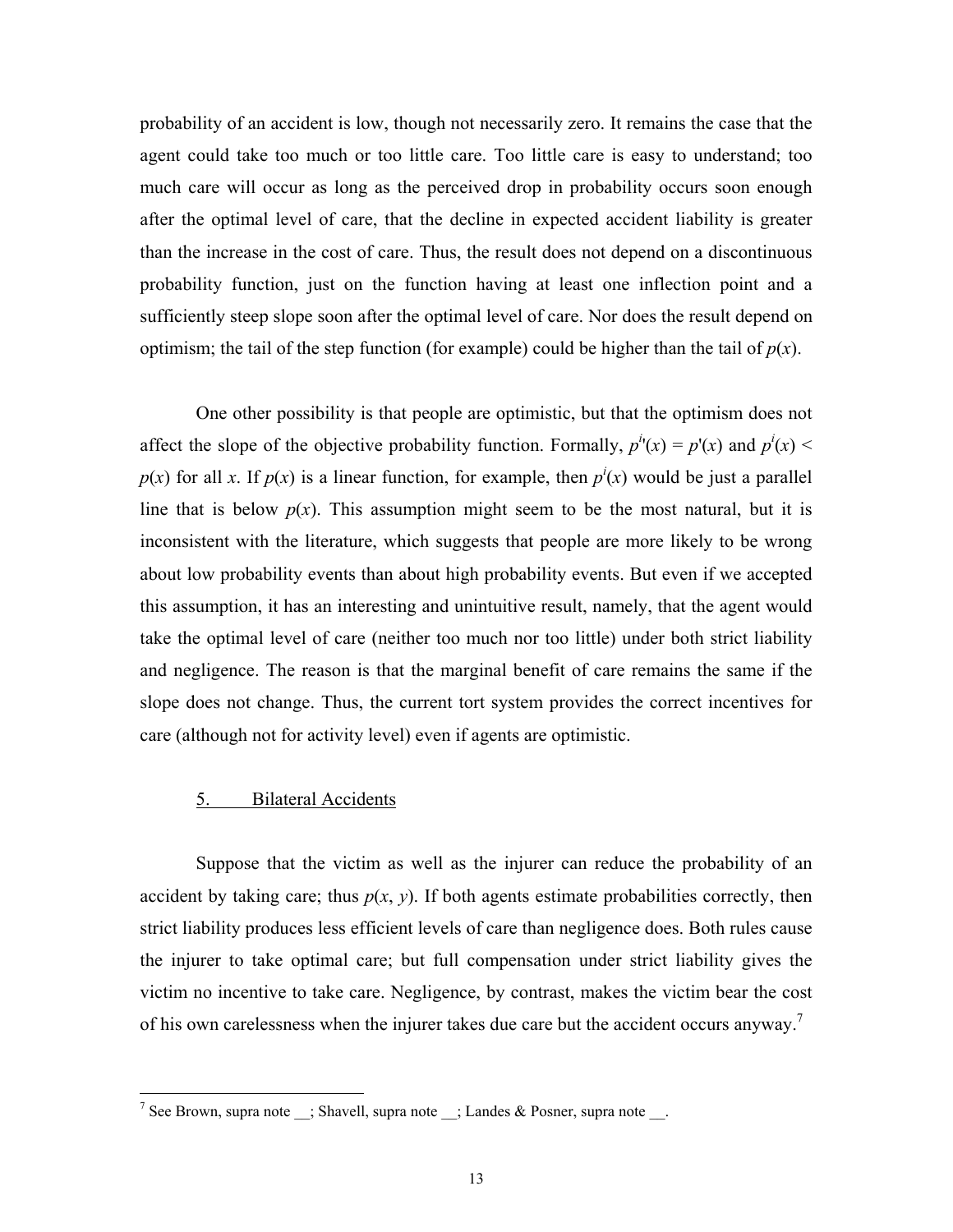Now suppose that both parties are optimistic. As we saw before, the injurer will take the same level of care under both rules. Putting aside for the moment the level of care, the first thing to see is that the effect of the two rules on the victim remains the same: the victim will have no incentive to take care under strict liability, and will have such an incentive under negligence. Now returning to the question of level of care, the injurer could take too much or too little care; the victim under the negligence regime will also take too much or too little care, both because the victim himself is optimistic, and because the victim's choice will be affected by the inefficient level of care chosen by the injurer.<sup>[8](#page-15-0)</sup>

As to the question of activity level, for rational agents strict liability with a defense of contributory negligence causes victims to engage in too much activity; negligence causes injurers to engage in too much activity.<sup>9</sup> For sufficiently (midlevel or high level) optimistic agents, under both rules victims and injurers will engage in too much activity. For strict liability with contributory negligence, the injurer will act as though he were governed by a negligence rule and not internalize accident costs above  $x<sup>i</sup>$ . For negligence, the victim will act as though he will not incur accident costs above  $y<sup>i</sup>$ . Thus, the two rules have the same behavioral effects, and the choice between the rules no longer matters.

#### C. Insurance and Redistribution

The argument so far illustrates some of the complex implications of probability estimation error for care and activity level. Here, I will briefly point out its implications for insurance and redistribution, focusing on optimism.

If people underestimate low probability events, they will buy too little insurance. But if they are optimistic, they might take too much, rather than too little, care. For

1

<span id="page-15-0"></span><sup>&</sup>lt;sup>8</sup> There are interesting variations that one could consider: suppose that victims are rational and mistakenly think that the injurer will choose  $x^*$  rather than  $x^i$ . Or that the victims are rational but understand that injurers will choose  $x<sup>i</sup>$ . One could also assume that the injurer is rational but the victim is optimistic, and so on.

<span id="page-15-1"></span> $9^9$  Shavell, supra note  $\qquad$ .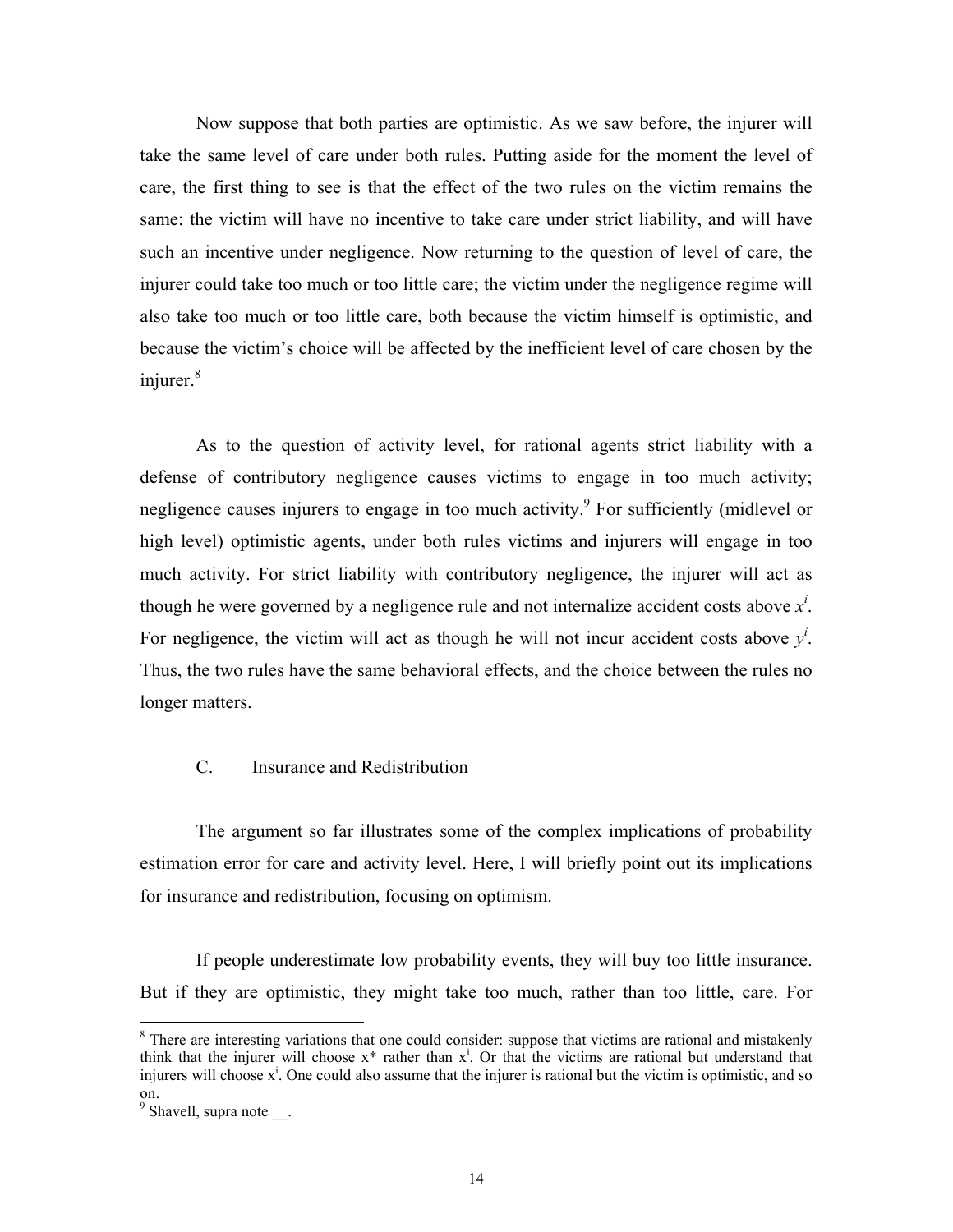example, rather than putting in too few smoke detectors because he is heavily insured, a homeowner might put in too many smoke detectors in order to reduce his perceived probability of a serious fire to zero. An uninsured optimist, then, might face less risk of fire than an insured person who is rational.

Jolls argues in a different context that optimism can justify redistributing wealth through the tort system.<sup>10</sup> Because people underestimate low probability events, redistributive tort awards will distort neither their care nor their labor/leisure choice, and so will h ave a less negative effect than high taxes, which people can anticipate more easily and which distort their labor/leisure choice. In terms of the model, Jolls argues that the award should be  $h + t$ , where *t* is the transfer, when the defendant is wealthy.

and in any event shows that redistributive tort awards can distort the behavior of optimists. The problem is that increasing the award from  $h$  to  $h + t$  will distort behavior. To see why, look at Figure 5, and imagine that *h* is the midpoint of the x-axis. The optimist's level of care,  $x^{i}(h)$  is already too high, and  $x^{i}(h + t)$  would be even worse. The court could produce optimal care by *reducing* the award by some amount *r*, such that  $x^{i}(h - r) =$  $x^*(h)$ . Although there are cases where a positive transfer, *t*, would also reduce the distortion, Figure 5 provides no reason to think that awarding *t* is anything but arbitrary,

#### II. Some Comments on Probability Errors and Contract Law

model of contract law. At time 1, Seller and Buyer enter an incomplete contract for the delivery of a good. Buyer has valuation, *v*. At time 2, Seller chooses a level of care, *x*. At time 3, Seller either performs or pays damages, *d*. Seller's cost is either 0 or, with The argument so far has implications outside tort law. Consider the following

 $\overline{a}$ 

<span id="page-16-0"></span><sup>&</sup>lt;sup>10</sup> Christine Jolls, Behavioral Economics Analysis of Redistributive Legal Rules, 51 Vand. L. Rev. 1653 (1998). Jolls' argument, as she acknowledges and discusses, depends on some assumptions, which are in my view questionable: that the stochastic loss won't be converted into a certain (small) loss through insurance, and that a "tax lottery" is not politically feasible.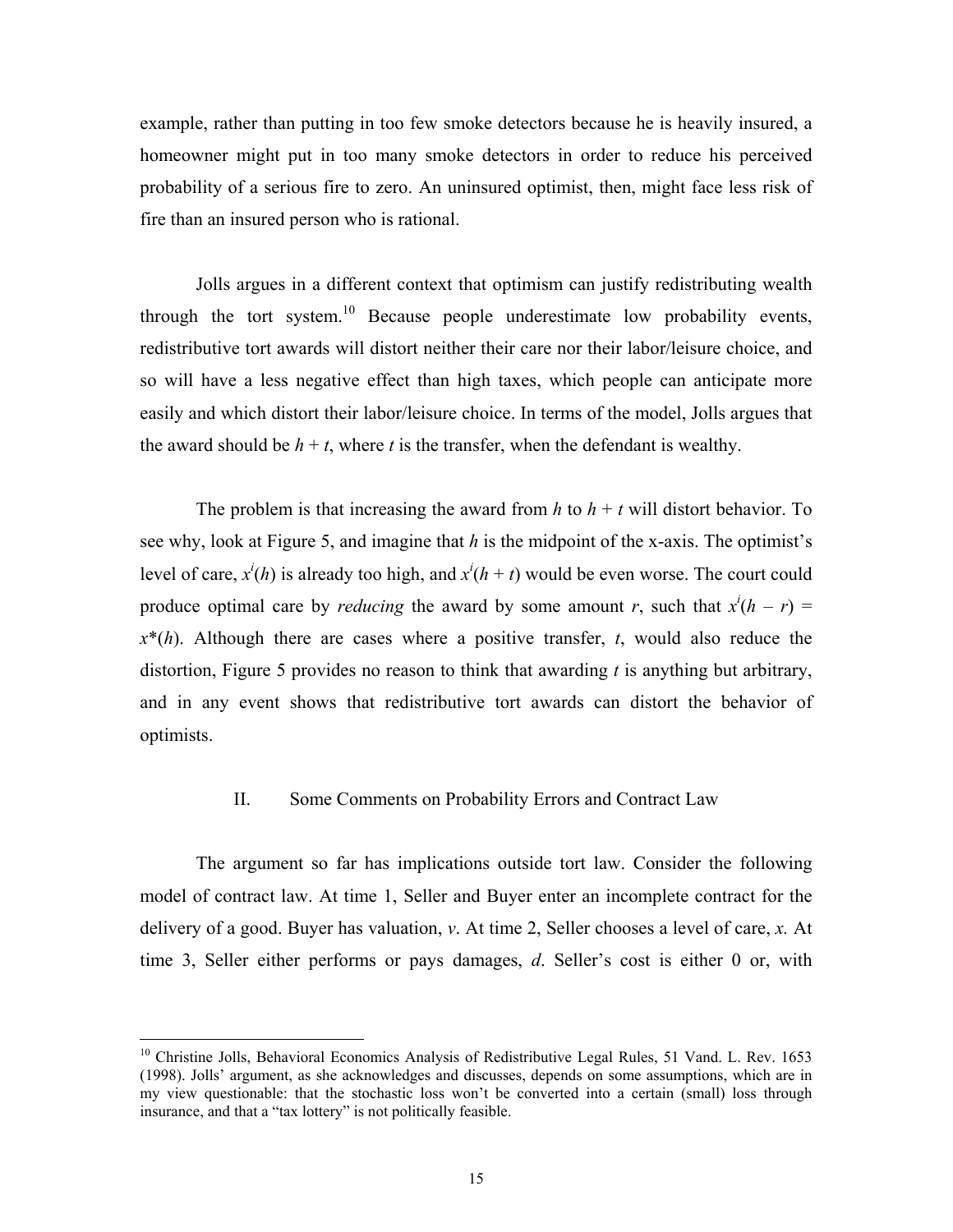probability  $p(x)$ , a high amount *c*, where  $c > v$ . We suppose that the market is competitive and Buyer pays a price  $\pi$  equal to Seller's expected cost.

If transaction costs were zero and the parties could enter a complete contract, they would agree that Seller will take a level of care  $x^*$  that minimizes the joint cost of care and loss to the Buyer  $(v - \pi)$  that results if Seller does not perform. That is,  $x^*$  solves min.  $p(x)c + x$ . Buyer pays price  $\pi = x^*$  and earns a return of  $v - x^*$ . Seller obtains a return of 0. If transaction costs are positive and the parties cannot enter a complete contract that specifies  $x^*$ , then the optimal level of damages is  $v - \pi$ , that is, expectation damages, which cause Seller to choose  $x^*$ <sup>[.11](#page-17-0)</sup>

Suppose now that both Buyer and Seller are irrationally optimistic and think that the probability distribution is  $p^i(x)$ . The analysis is the same as in the tort case. A complete contract would specify  $x^i$ , which could be greater or less than  $x^*$ ; if the contract is incomplete and expectation damages is the remedy, the same result will be achieved. In addition, people will enter too many contracts because they will discount losses caused by low probability events (as before).

expects that he will be optimistic when he chooses  $x$ . If a complete contract is possible, he will want to include a provision requiring him to choose  $x^*$  (and will hope that renegotiation is not possible at time 2). But verifiability problems will often prevent such a course of action: a court might not be able to determine  $x^*$ . Another possibility is to contrary to much of the literature, that the existence of cognitive biases is not necessarily Suppose instead that Seller is rational at the time that he enters the contract but agree to liquidated damages. If the Seller expects to choose  $x^i \leq x^*$ , then he will want low liquidated damages; if he expects to choose  $x^i > x^*$ , then he will want high liquidated damages. The reason is that liquidated damages can be used to shift the  $p^i(x)h$  curve up or down, in such a way as to cause the optimistic Seller at time 2 to choose *x*\*. This shows,

 $\overline{a}$ 

<span id="page-17-0"></span> $11$  Cooter and Ulen, supra note.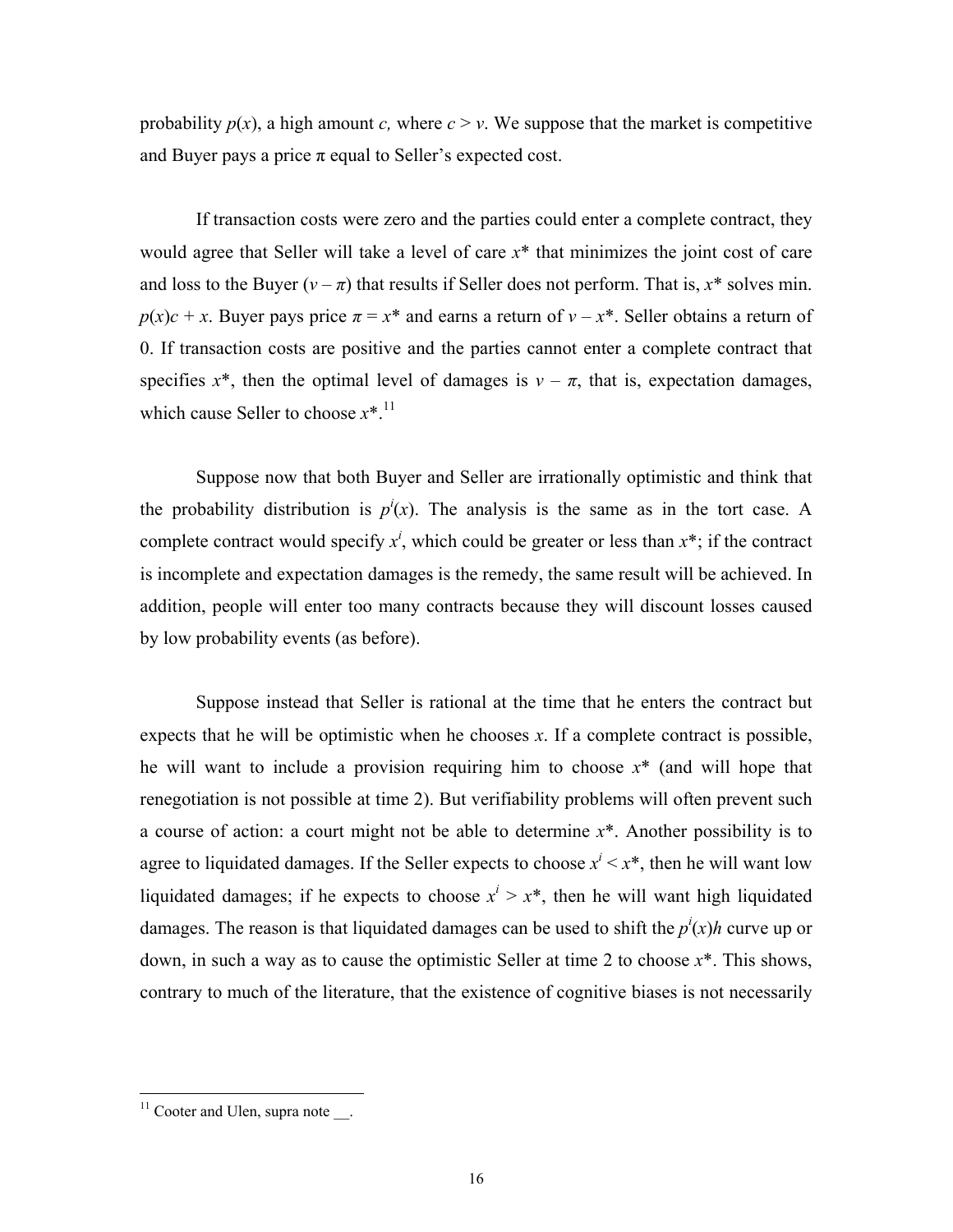an argument for the penalty doctrine. Parties might agree to high liquidated damages in order to blunt the effects of optimism.<sup>[12](#page-18-0)</sup>

#### III. Welfare

In welfare economics, it is conventional to assume that the goal of the state is to maximize social welfare, which is some aggregation of the individual utility functions of all citizens.

Suppose that an agent prefers driving a car to taking a bus, but only because he underestimates the probability of a car crash. Should the state tax car driving in order to make the agent act the same way as he would if he knew the correct probability of the car crash? The legal literature answer this question positively, and a positive answer was implicitly assumed in the analysis in Parts I and II of this paper.

Suppose that an agent engages in some activity that can injure only himself, and no one else. He is an optimist, and ignores the small chance that the activity will injure him. But the problem is more complex. To see why, consider the simplest case. Suppose the government now mandates a precaution that reduces the low probability of an injury to zero. The agent will perceive this mandate as a cost, with no offsetting benefits. Therefore, his utility will decline, and so will the social welfare function. A welfare-maximizing government would therefore not impose what otherwise would seem to be a sensible mandate.

and risk estimation—are not easily reconcilable with welfare economics, and thus cannot The problem also occurs in the more general tort case, whenever victims are optimistic. High tort awards designed to counter the wrongdoer's carelessness will not be experienced as an ex ante gain by the victim, and will not affect the victim's behavior. The insights of cognitive psychology—especially those relating to biases in perception

1

<span id="page-18-0"></span><sup>&</sup>lt;sup>12</sup> Cf. Jeffrey J. Rachlinski, The "New" Law And Psychology: A Reply To Critics, Skeptics, and Cautious Supporters, 85 Cornell L. Rev. 739 (2000).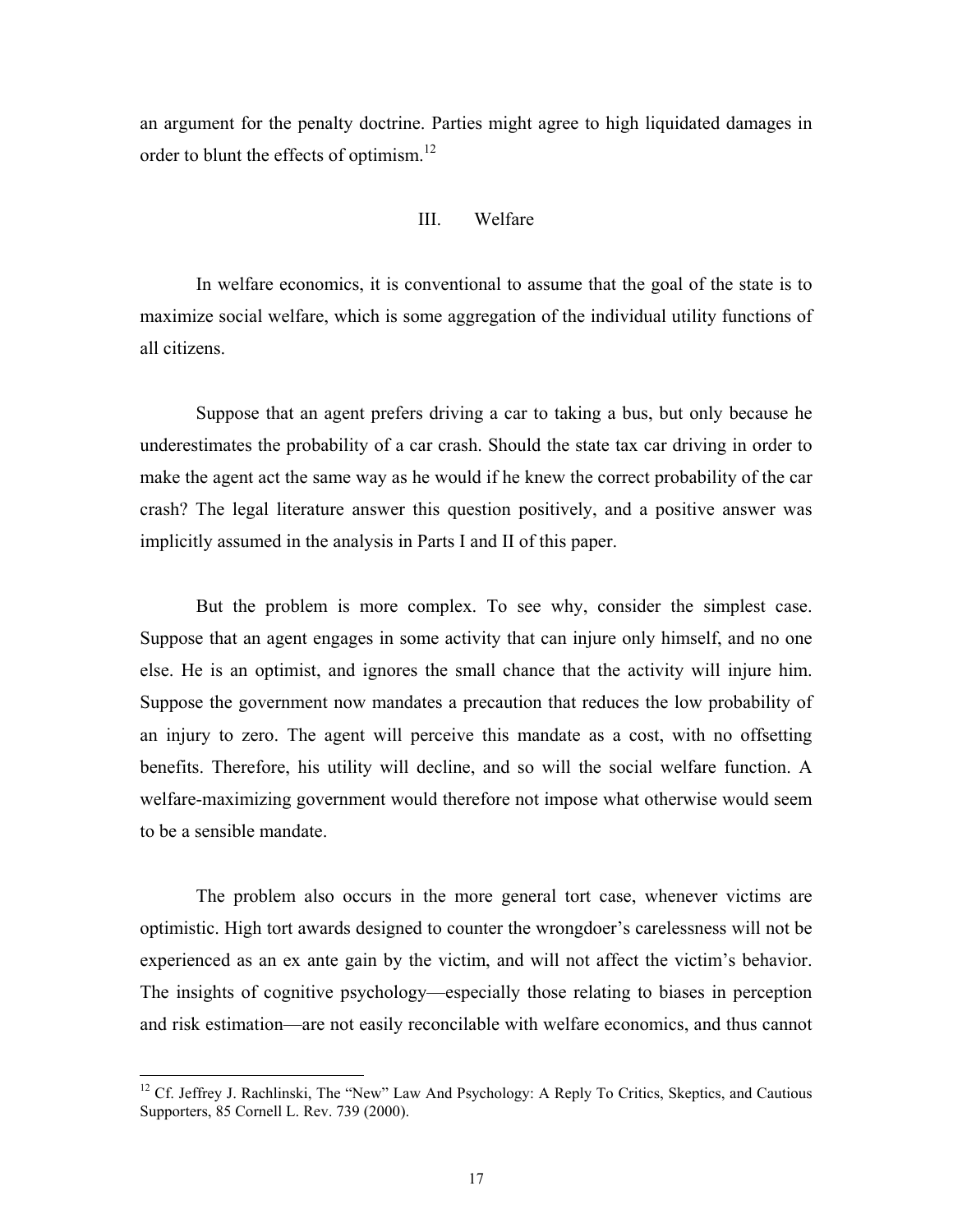be straightforwardly imported into normative law and economics. Many normative proposals made by authors writing within "behavioral law and economics" fail to address this problem.

This is not to say that the problem is insoluble. But solving it requires a less welfare if one unknowingly takes high risks than if one does not. Or welfare could involve not just having any preference, but the right kind of preferences, and when a conception of welfare different from the conception used by economics. One could imagine that welfare is objective in the sense that regardless of one's preferences one has person's preference for driving is not sufficiently informed, that preference does not fully count in the person's welfare. But these are difficult and complex problems that have not been resolved by economists and philosophers.

#### **Conclusion**

paper has explored various ways that probability errors can be formalized, and their implications for tort and contract law. The most important methodological point I want to make is that when one tries to operationalize the insights of cognitive psychology, and make them useable for law and economics, one must make certain specific assumptions about the shape of probability functions, and terms like "optimism" are too vague to be of help. A person who underestimates low probability events might be called an optimist, but he also might be called a pessimist (in certain ranges) about the likelihood that more care will avoid accidents. The pessimist about care might act the same as the optimist about liability. The

are. The model also allows for indirect tests of optimism: if people are harm-sensitive, The paper also has some testable empirical implications. One might use psychological exams to test for optimism, and then see whether optimistic people take the same level of care under strict liability and under negligence, or whether optimistic people are more likely to take too much care under both rules than nonoptimistic people then they should take the optimal level of care when harm is low, higher levels of care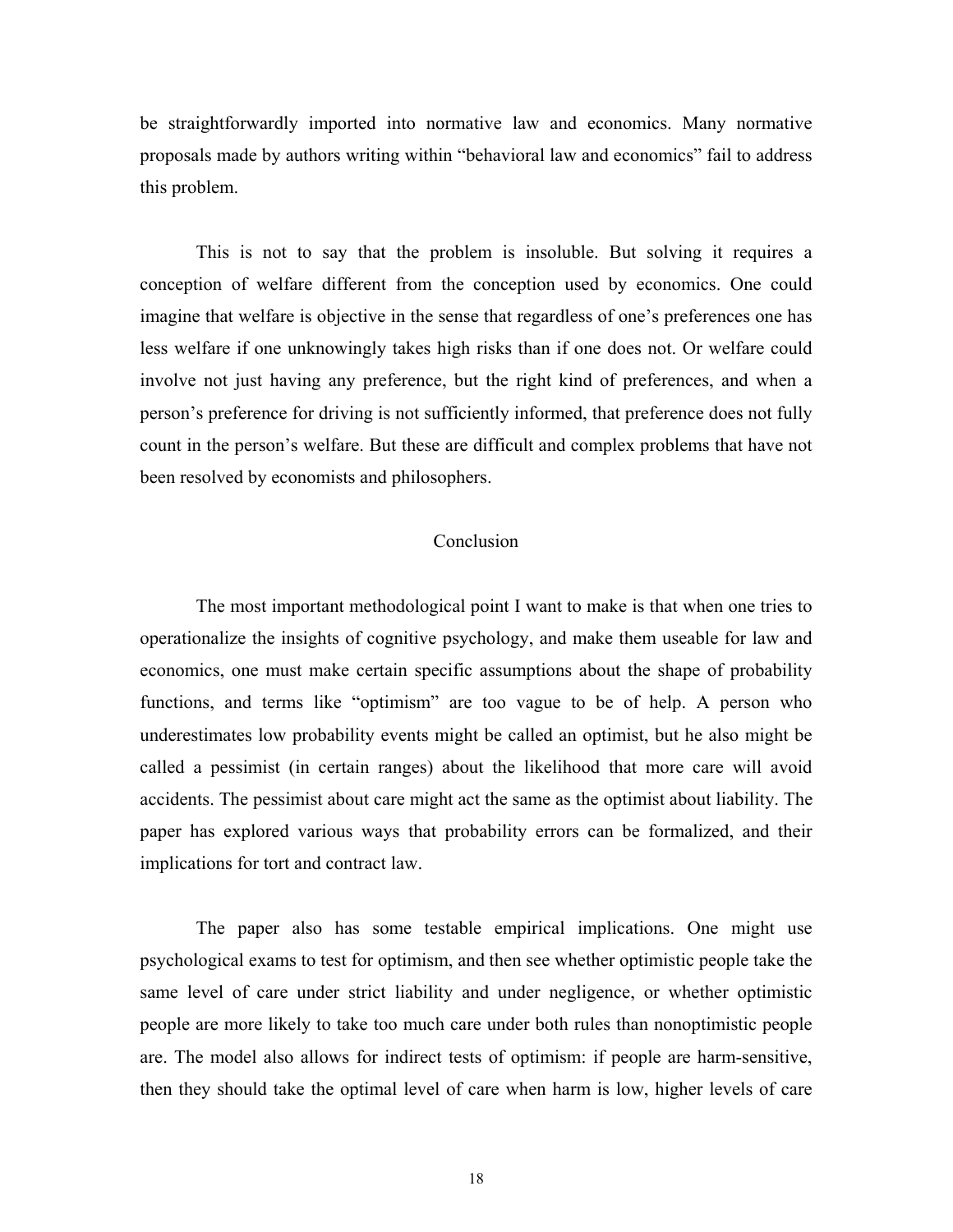when harm is moderate, and lower levels of care when harm is high. Indirect tests like these would be difficult, and open to multiple interpretations, but they might be a useful way for avoiding the problem of measuring optimism.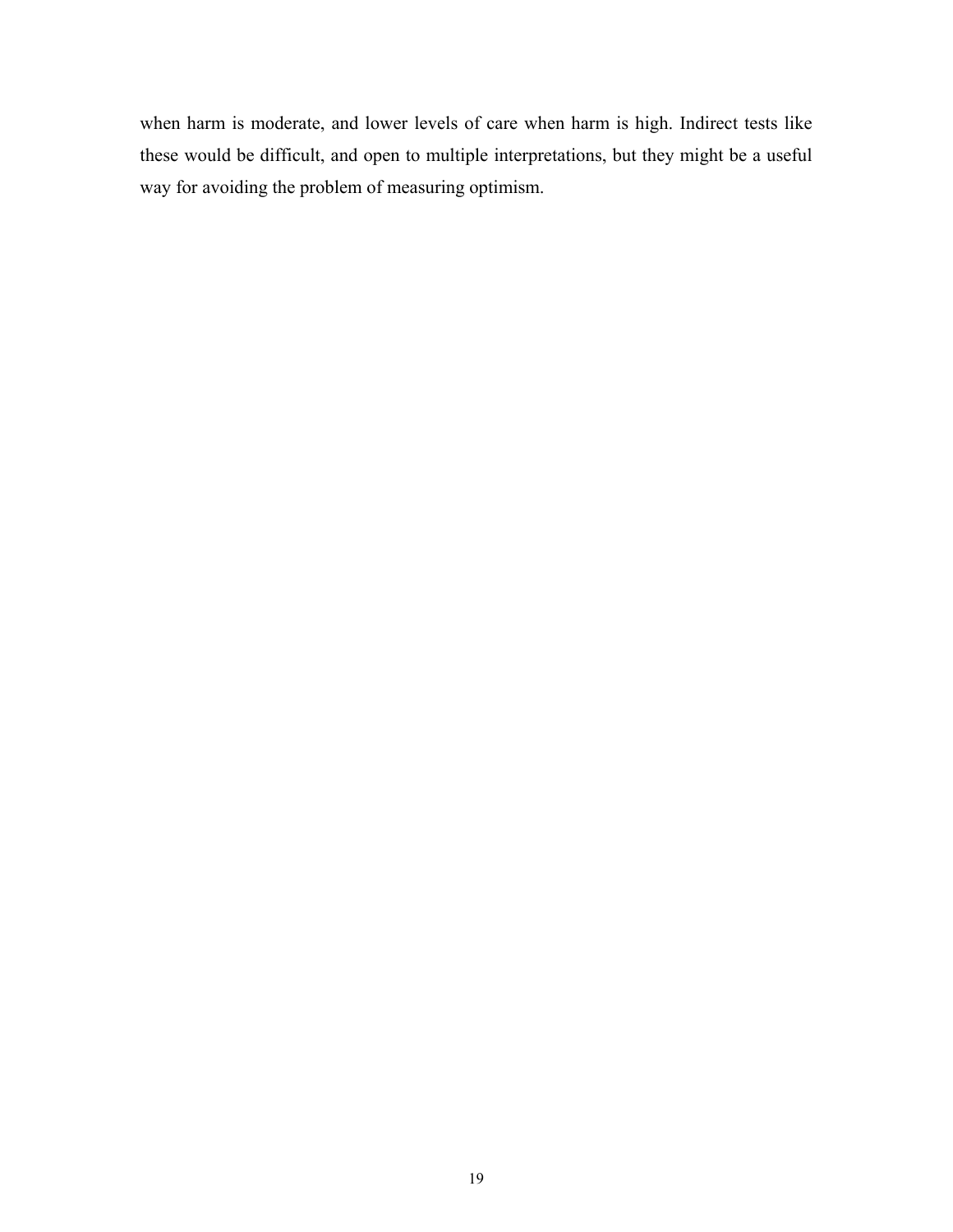





Figure 2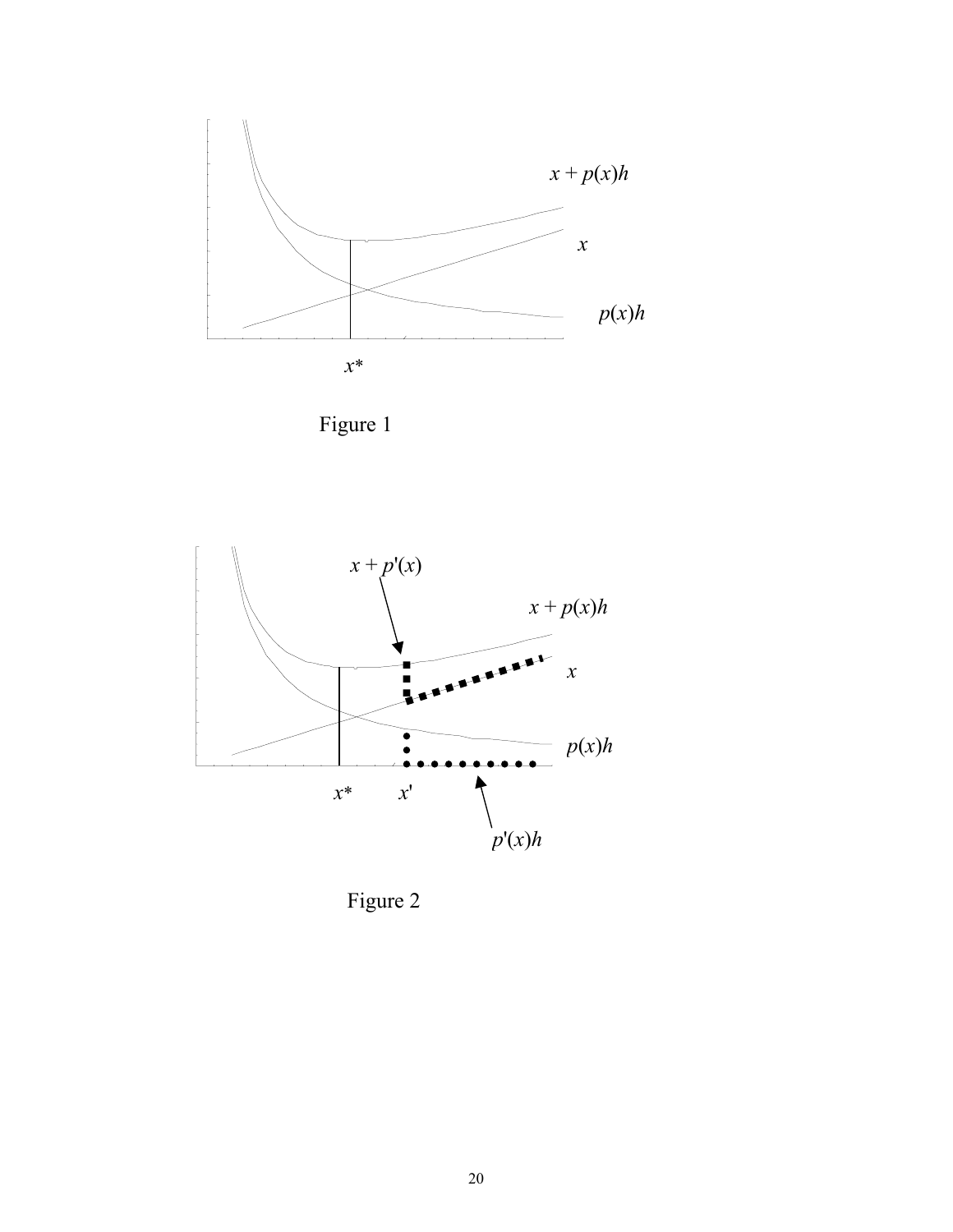



Figure 4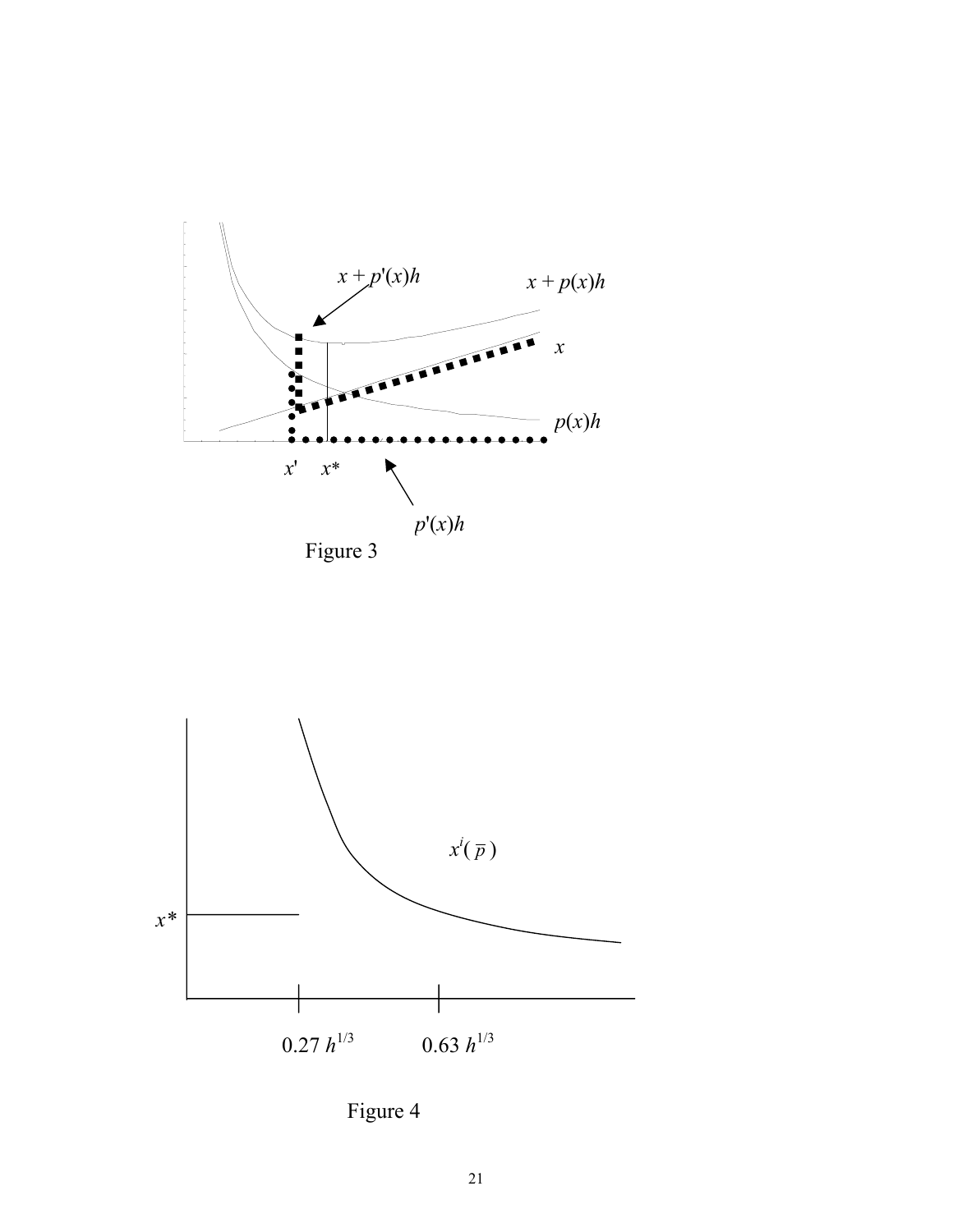

Figure 5

Readers with comments should address them to:

Eric A. Posner University of Chicago Law School 1111 East 60th Street Chicago, IL 60637 eposner@uchicago.edu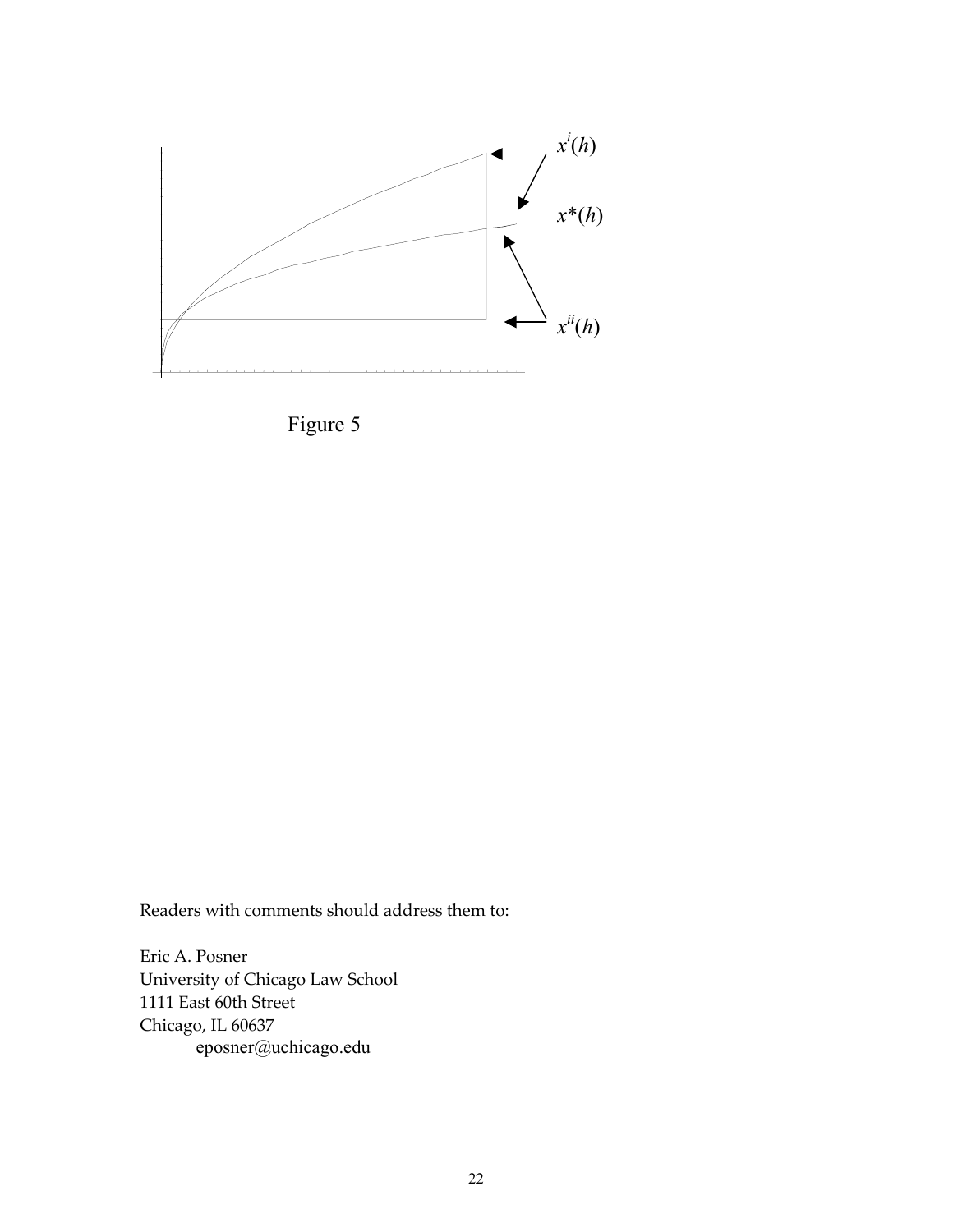## Chicago Working Papers in Law and Economics (Second Series)

- 1. William M. Landes, Copyright Protection of Letters, Diaries and Other Unpublished Works: An Economic Approach (July 1991)
- 2. Richard A. Epstein, The Path to *The T. J. Hooper*: The Theory and History of Custom in the Law of Tort (August 1991)
- 3. Cass R. Sunstein, On Property and Constitutionalism (September 1991)
- 4. Richard A. Posner, Blackmail, Privacy, and Freedom of Contract (February 1992)
- 5. Randal C. Picker, Security Interests, Misbehavior, and Common Pools (February 1992)
- 6. Tomas J. Philipson & Richard A. Posner, Optimal Regulation of AIDS (April 1992)
- 7. Douglas G. Baird, Revisiting Auctions in Chapter 11 (April 1992)
- 8. William M. Landes, Sequential versus Unitary Trials: An Economic Analysis (July 1992)
- . William M. Landes & Richard A. Posner, The Influence of Economics on Law: A Quantitative Study (August 1992) 9.
- 0. Alan O. Sykes, The Welfare Economics of Immigration Law: A Theoretical Survey With An Analysis of U.S. Policy (September 1992) 10.
- 11. Douglas G. Baird, 1992 Katz Lecture: Reconstructing Contracts (November 1992)
- 2. Gary S. Becker, The Economic Way of Looking at Life (January 1993) 12.
- 3. J. Mark Ramseyer, Credibly Committing to Efficiency Wages: Cotton Spinning Cartels in Imperial Japan (March 1993) 13.
- 4. Cass R. Sunstein, Endogenous Preferences, Environmental Law (April 1993) 14.
- 5. Richard A. Posner, What Do Judges and Justices Maximize? (The Same Thing Everyone Else Does) (April 1993) 15.
- 6. Lucian Arye Bebchuk and Randal C. Picker, Bankruptcy Rules, Managerial Entrenchment, and Firm-Specific Human Capital (August 1993)  $16.$
- 7. J. Mark Ramseyer, Explicit Reasons for Implicit Contracts: The Legal Logic to the Japanese Main Bank System (August 1993) 17.
- William M. Landes and Richard A. Posner, The Economics of Anticipatory Adjudication (September 1993) 18.
- 9. Kenneth W. Dam, The Economic Underpinnings of Patent Law (September 1993) 19.
- 0. Alan O. Sykes, An Introduction to Regression Analysis (October 1993) 20.
- 21. Richard A. Epstein, The Ubiquity of the Benefit Principle (March 1994)
- 2. Randal C. Picker, An Introduction to Game Theory and the Law (June 1994) 22.
- 23. William M. Landes, Counterclaims: An Economic Analysis (June 1994)
- 24. J. Mark Ramseyer, The Market for Children: Evidence from Early Modern Japan (August 1994)
- 25. Robert H. Gertner and Geoffrey P. Miller, Settlement Escrows (August 1994)
- 26. Kenneth W. Dam, Some Economic Considerations in the Intellectual Property Protection of Software (August 1994)
- 27. Cass R. Sunstein, Rules and Rulelessness, (October 1994)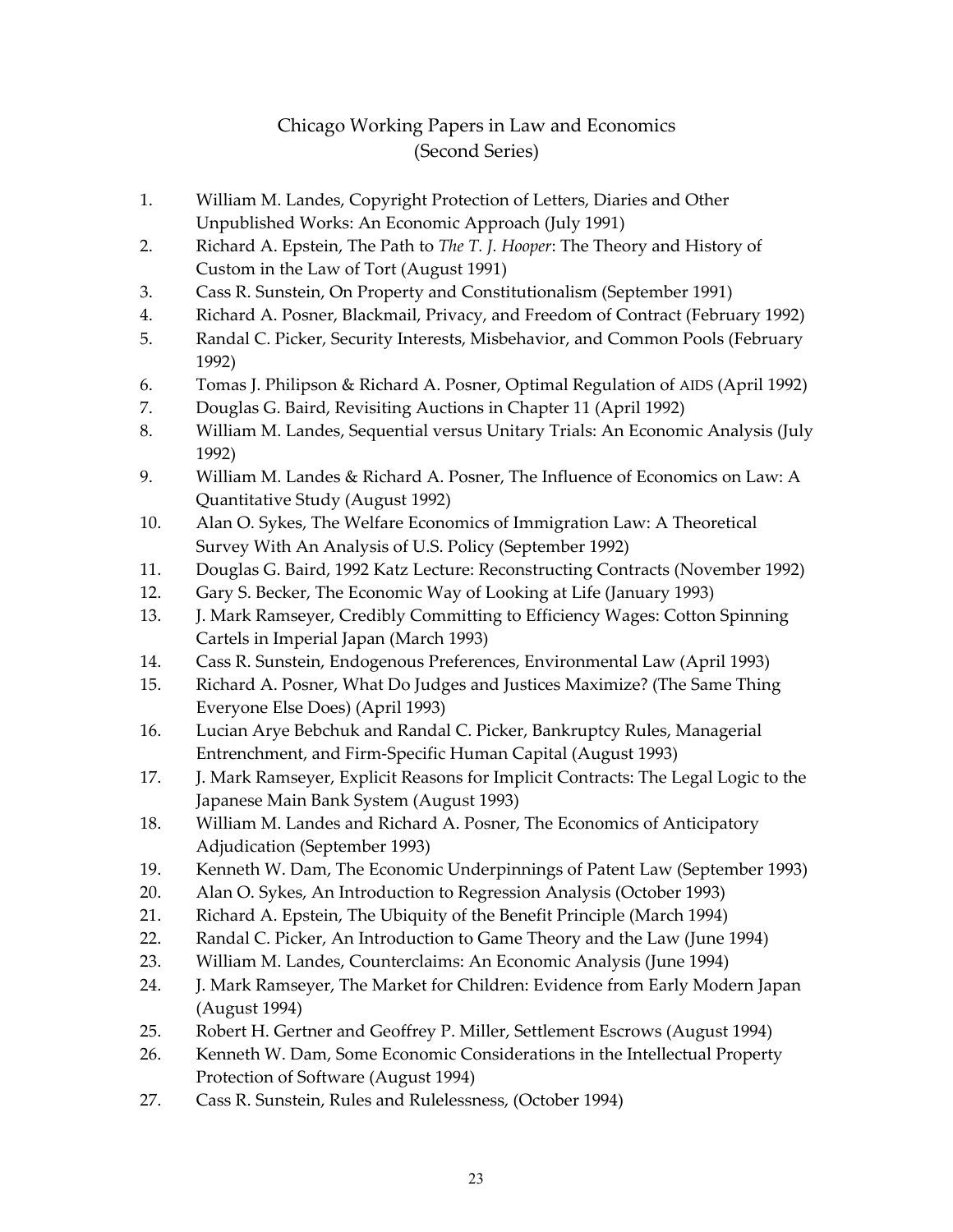- 28. David Friedman, More Justice for Less Money: A Step Beyond *Cimino* (December 1994)
- Daniel Shaviro, Budget Deficits and the Intergenerational Distribution of Lifetime 29. Consumption (January 1995)
- 30. Douglas G. Baird, The Law and Economics of Contract Damages (February 1995)
- 31. Daniel Kessler, Thomas Meites, and Geoffrey P. Miller, Explaining Deviations from the Fifty Percent Rule: A Multimodal Approach to the Selection of Cases for Litigation (March 1995)
- 32. Geoffrey P. Miller, Das Kapital: Solvency Regulation of the American Business Enterprise (April 1995)
- 33. Richard Craswell, Freedom of Contract (August 1995)
- 34. J. Mark Ramseyer, Public Choice (November 1995)
- 35. Kenneth W. Dam, Intellectual Property in an Age of Software and Biotechnology (November 1995)
- 36. Cass R. Sunstein, Social Norms and Social Roles (January 1996)
- Regimes: Econometrics from Japan (January 1996) 37. J. Mark Ramseyer and Eric B. Rasmusen, Judicial Independence in Civil Law
- 38. Richard A. Epstein, Transaction Costs and Property Rights: Or Do Good Fences Make Good Neighbors? (March 1996)
- 39. Cass R. Sunstein, The Cost-Benefit State (May 1996)
- 40. William M. Landes and Richard A. Posner, The Economics of Legal Disputes Over the Ownership of Works of Art and Other Collectibles (July 1996)
- 41. John R. Lott, Jr. and David B. Mustard, Crime, Deterrence, and Right-to-Carry Concealed Handguns (August 1996)
- 42. Cass R. Sunstein, Health-Health Tradeoffs (September 1996)
- 43. G. Baird, The Hidden Virtues of Chapter 11: An Overview of the Law and Economics of Financially Distressed Firms (March 1997)
- 44. Richard A. Posner, Community, Wealth, and Equality (March 1997)
- 45. William M. Landes, The Art of Law and Economics: An Autobiographical Essay (March 1997)
- 46. Cass R. Sunstein, Behavioral Analysis of Law (April 1997)
- 47. John R. Lott, Jr. and Kermit Daniel, Term Limits and Electoral Competitiveness: Evidence from California's State Legislative Races (May 1997)
- 48. Randal C. Picker, Simple Games in a Complex World: A Generative Approach to the Adoption of Norms (June 1997)
- 49. Richard A. Epstein, Contracts Small and Contracts Large: Contract Law through the Lens of Laissez-Faire (August 1997)
- Damages (with Notes on Cognition and Valuation in Law) (December 1997) 50. Cass R. Sunstein, Daniel Kahneman, and David Schkade, Assessing Punitive
- 51. William M. Landes, Lawrence Lessig, and Michael E. Solimine, Judicial Influence: A Citation Analysis of Federal Courts of Appeals Judges (January 1998)
- 52. John R. Lott, Jr., A Simple Explanation for Why Campaign Expenditures are Increasing: The Government is Getting Bigger (February 1998)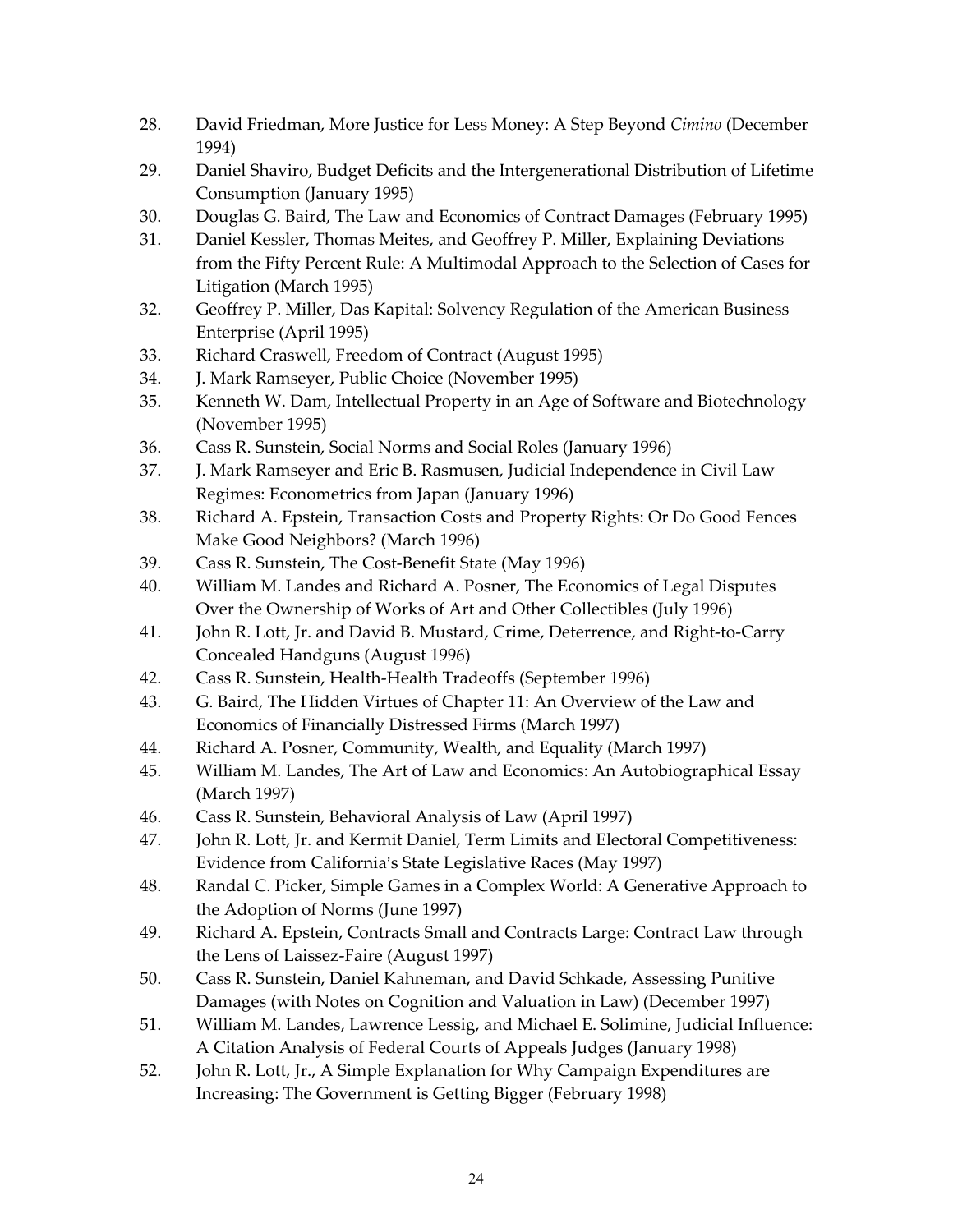- 53. Richard A. Posner, Values and Consequences: An Introduction to Economic Analysis of Law (March 1998)
- (April 1998) Homeowners Better Citizens? 54. Denise DiPasquale and Edward L. Glaeser, Incentives and Social Capital: Are
- 55. Christine Jolls, Cass R. Sunstein, and Richard Thaler, A Behavioral Approach to Law and Economics (May 1998)
- 56. Police Departments, and Crime (May 1998) John R. Lott, Jr., Does a Helping Hand Put Others At Risk?: Affirmative Action,
- 57. Cass R. Sunstein and Edna Ullmann-Margalit, Second-Order Decisions (June 1998)
- 58. Jonathan M. Karpoff and John R. Lott, Jr., Punitive Damages: Their Determinants, Effects on Firm Value, and the Impact of Supreme Court and Congressional Attempts to Limit Awards (July 1998)
- 59. Kenneth W. Dam, Self-Help in the Digital Jungle (August 1998)
- 60. John R. Lott, Jr., How Dramatically Did Women's Suffrage Change the Size and Scope of Government? (September 1998)
- 61. Kevin A. Kordana and Eric A. Posner, A Positive Theory of Chapter 11 (October 1998)
- 62. David A. Weisbach, Line Drawing, Doctrine, and Efficiency in the Tax Law (November 1998)
- 63. Jack L. Goldsmith and Eric A. Posner, A Theory of Customary International Law (November 1998)
- 64. John R. Lott, Jr., Public Schooling, Indoctrination, and Totalitarianism (December 1998)
- 65. Cass R. Sunstein, Private Broadcasters and the Public Interest: Notes Toward A "Third Way" (January 1999)
- 66. Richard A. Posner, An Economic Approach to the Law of Evidence (February 1999)
- ) (February 1999 67. Yannis Bakos, Erik Brynjolfsson, Douglas Lichtman, Shared Information Goods
- 68. Kenneth W. Dam, Intellectual Property and the Academic Enterprise (February 1999)
- 69. Gertrud M. Fremling and Richard A. Posner, Status Signaling and the Law, with Particular Application to Sexual Harassment (March 1999)
- 70. Cass R. Sunstein, Must Formalism Be Defended Empirically? (March 1999)
- Violations, Legal Penalties, and Reputation Costs (March 1999) 71. Jonathan M. Karpoff, John R. Lott, Jr., and Graeme Rankine, Environmental
- 72. Matthew D. Adler and Eric A. Posner, Rethinking Cost-Benefit Analysis (April 1999)
- Bombings, and Right-to-Carry Concealed Handgun Laws: Contrasting Private 73. John R. Lott, Jr. and William M. Landes, Multiple Victim Public Shooting, and Public Law Enforcement (April 1999)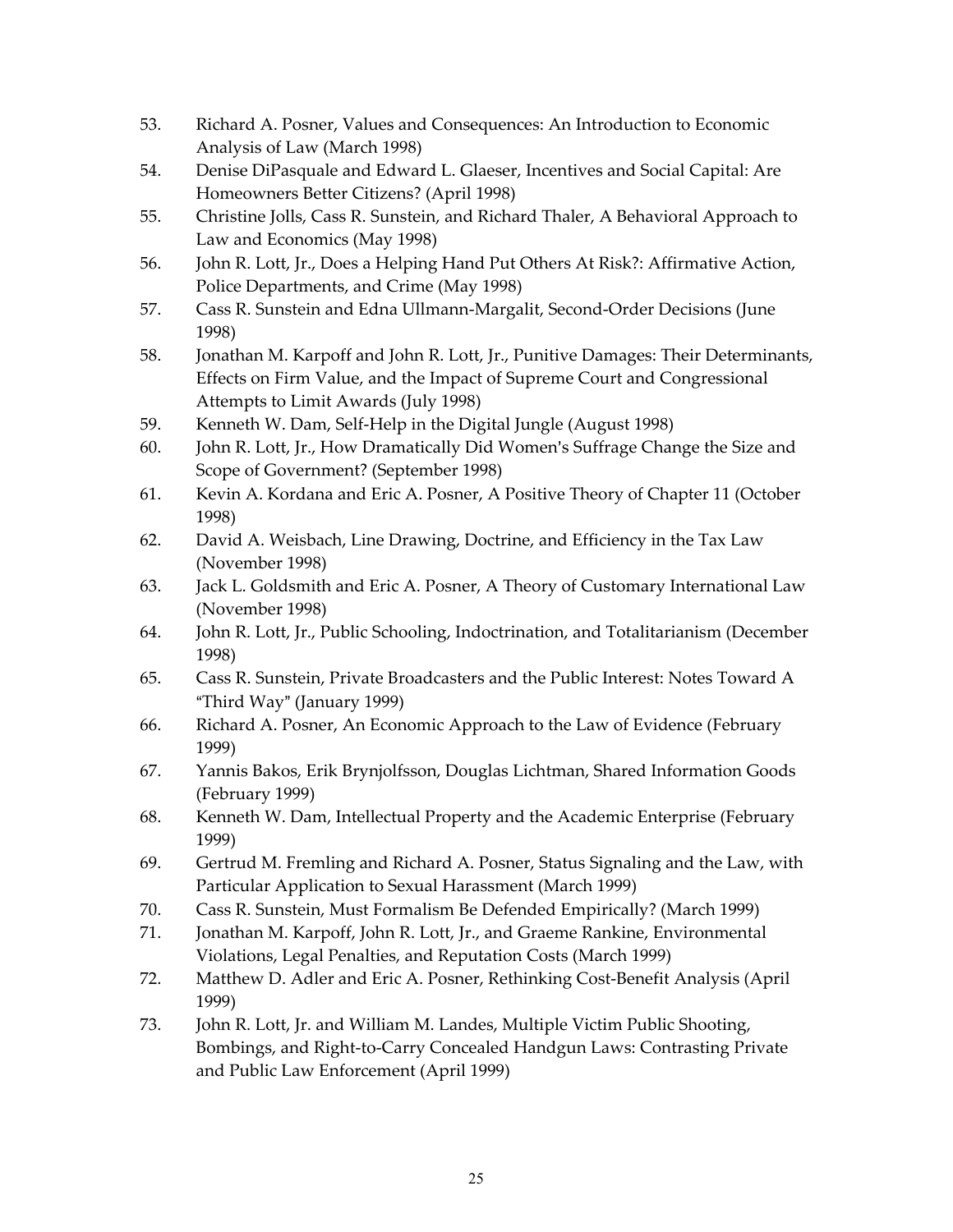- 74. Lisa Bernstein, The Questionable Empirical Basis of Article 2's Incorporation Strategy: A Preliminary Study (May 1999)
- 75. Richard A. Epstein, Deconstructing Privacy: and Putting It Back Together Again (May 1999)
- 76. William M. Landes, Winning the Art Lottery: The Economic Returns to the Ganz Collection (May 1999)
- 77. Cass R. Sunstein, David Schkade, and Daniel Kahneman, Do People Want Optimal Deterrence? (June 1999)
- 78. Tomas J. Philipson and Richard A. Posner, The Long-Run Growth in Obesity as a Function of Technological Change (June 1999)
- 79. David A. Weisbach, Ironing Out the Flat Tax (August 1999)
- 80. Eric A. Posner, A Theory of Contract Law under Conditions of Radical Judicial Error (August 1999)
- 81. David Schkade, Cass R. Sunstein, and Daniel Kahneman, Are Juries Less Erratic than Individuals? Deliberation, Polarization, and Punitive Damages (September 1999)
- 82. Cass R. Sunstein, Nondelegation Canons (September 1999)
- 83. Richard A. Posner, The Theory and Practice of Citations Analysis, with Special Reference to Law and Economics (September 1999)
- 84. Randal C. Picker, Regulating Network Industries: A Look at *Intel* (October 1999)
- 85. Cass R. Sunstein, Cognition and Cost-Benefit Analysis (October 1999)
- 86. Douglas G. Baird and Edward R. Morrison, Optimal Timing and Legal Decisionmaking: The Case of the Liquidation Decision in Bankruptcy (October 1999)
- Characteristics (November 1999) 87. Gertrud M. Fremling and Richard A. Posner, Market Signaling of Personal
- 88. Matthew D. Adler and Eric A. Posner, Implementing Cost-Benefit Analysis When Preferences Are Distorted (November 1999)
- Satire (November 1999) 89. Richard A. Posner, Orwell versus Huxley: Economics, Technology, Privacy, and
- Derivative Financial Instruments? (December 1999) 90. David A. Weisbach, Should the Tax Law Require Current Accrual of Interest on
- 91. Cass R. Sunstein, The Law of Group Polarization (December 1999)
- 92. Eric A. Posner, Agency Models in Law and Economics (January 2000)
- 93. Karen Eggleston, Eric A. Posner, and Richard Zeckhauser, Simplicity and Complexity in Contracts (January 2000)
- 94. Douglas G. Baird and Robert K. Rasmussen, Boyd's Legacy and Blackstone's Ghost (February 2000)
- 95. David Schkade, Cass R. Sunstein, Daniel Kahneman, Deliberating about Dollars: The Severity Shift (February 2000)
- 96. ) Special Reference to Sanctions (March 2000 Richard A. Posner and Eric B. Rasmusen, Creating and Enforcing Norms, with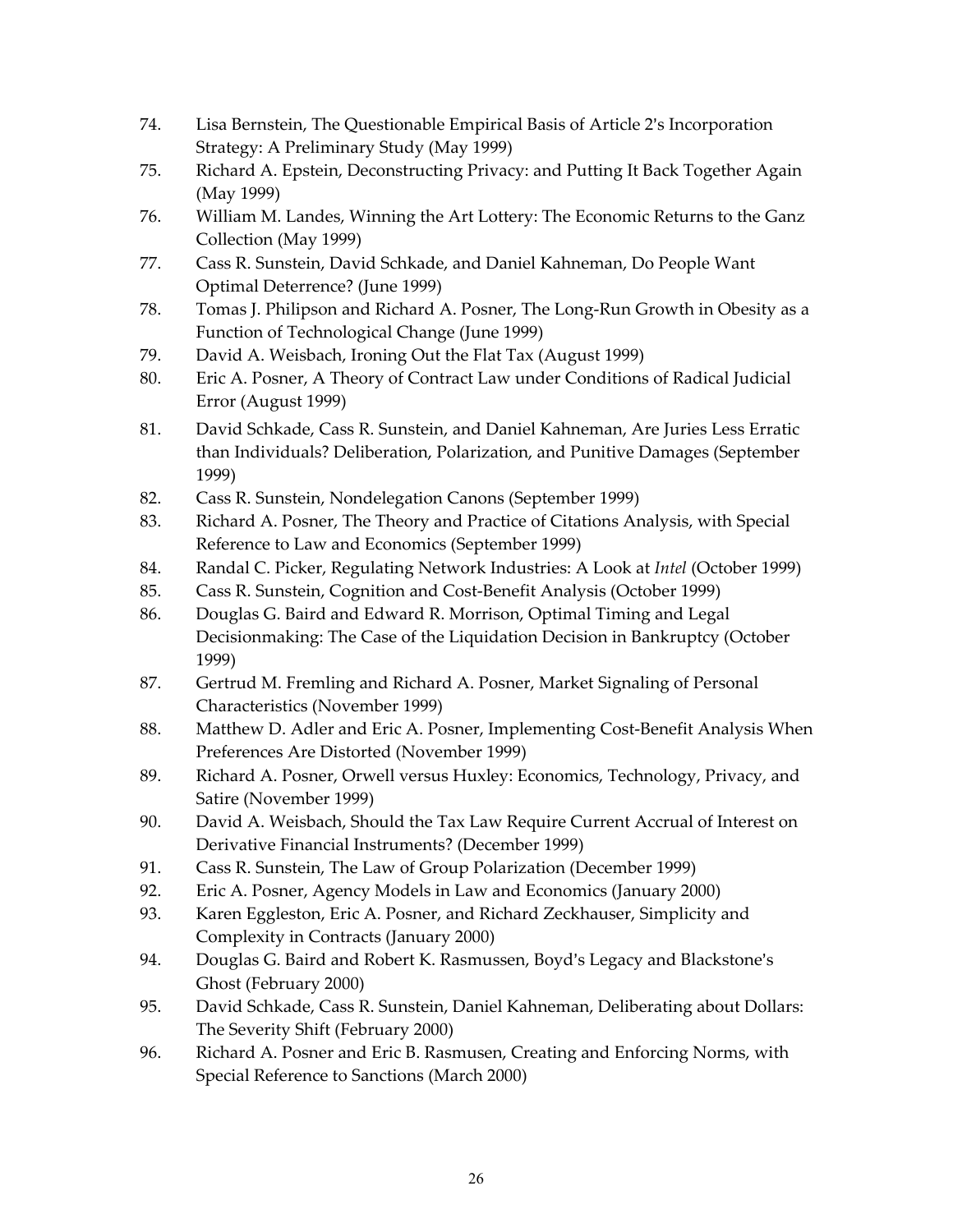- 97. Douglas Lichtman, Property Rights in Emerging Platform Technologies (Apri l 2000)
- 98. Cass R. Sunstein and Edna Ullmann-Margalit, Solidarity in Consumption (May 2000)
- ) 2000, revised May 2002 99. David A. Weisbach, An Economic Analysis of Anti-Tax Avoidance Laws (May
- 100. Cass R. Sunstein, Human Behavior and the Law of Work (June 2000)
- 101. William M. Landes and Richard A. Posner, Harmless Error (June 2000)
- 102. Robert H. Frank and Cass R. Sunstein, Cost-Benefit Analysis and Relative Position (August 2000)
- 103. Eric A. Posner, Law and the Emotions (September 2000)
- 104. Cass R. Sunstein, Cost-Benefit Default Principles (October 2000)
- 105. Jack Goldsmith and Alan Sykes, The Dormant Commerce Clause and the Internet (November 2000)
- 106. Richard A. Posner, Antitrust in the New Economy (November 2000)
- 107. Douglas Lichtman, Scott Baker, and Kate Kraus, Strategic Disclosure in the Patent System (November 2000)
- Relations: A Rational Choice Perspective (November 2000) 108. Jack L. Goldsmith and Eric A. Posner, Moral and Legal Rhetoric in International
- 109. William Meadow and Cass R. Sunstein, Statistics, Not Experts (December 2000)
- 110. Saul Levmore, Conjunction and Aggregation (December 2000)
- 111. Saul Levmore, Puzzling Stock Options and Compensation Norms (December 2000)
- 112. Richard A. Epstein and Alan O. Sykes, The Assault on Managed Care: Vicarious Liability, Class Actions and the Patient's Bill of Rights (December 2000)
- 113. William M. Landes, Copyright, Borrowed Images and Appropriation Art: An Economic Approach (December 2000)
- 114. Cass R. Sunstein, Switching the Default Rule (January 2001)
- 115. George G. Triantis, Financial Contract Design in the World of Venture Capital (January 2001)
- 116. Jack Goldsmith, Statutory Foreign Affairs Preemption (February 2001)
	- 117. Richard Hynes and Eric A. Posner, The Law and Economics of Consumer Finance (February 2001)
	- 118. Cass R. Sunstein, Academic Fads and Fashions (with Special Reference to Law) (March 2001)
	- 119. Eric A. Posner, Controlling Agencies with Cost-Benefit Analysis: A Positive Political Theory Perspective (April 2001)
	- 120. Douglas G. Baird, Does Bogart Still Get Scale? Rights of Publicity in the Digital Age (April 2001)
	- 121. Douglas G. Baird and Robert K. Rasmussen, Control Rights, Priority Rights and the Conceptual Foundations of Corporate Reorganization (April 2001)
	- 122. David A. Weisbach, Ten Truths about Tax Shelters (May 2001)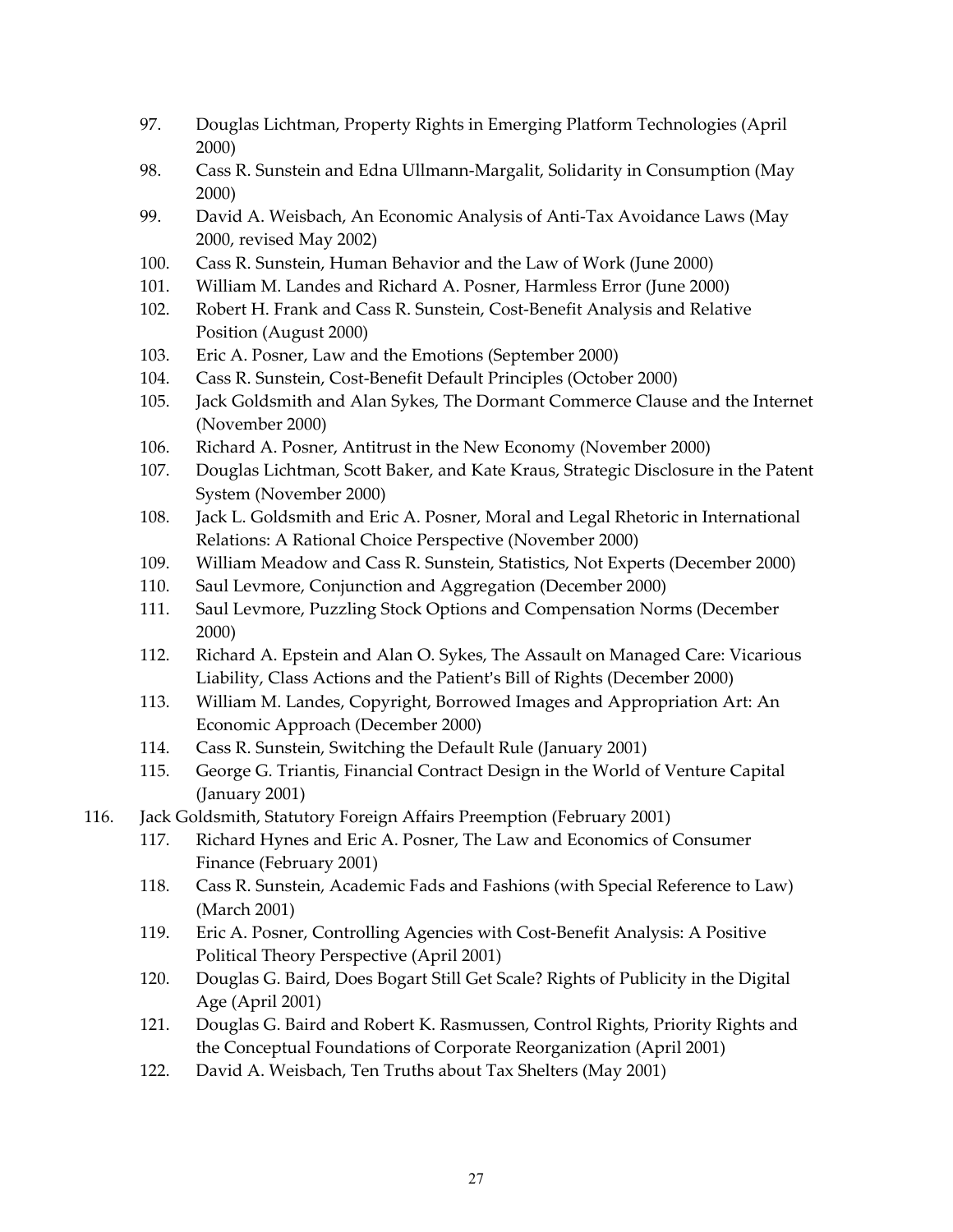- 123. William M. Landes, What Has the Visual Arts Rights Act of 1990 Accomplished ? (May 2 001)
- 124. Cass R. Sunstein, Social and Economic Rights? Lessons from South Africa (May 2001)
- Market for Federal Judicial Law Clerks (June 2001) 125. Christopher Avery, Christine Jolls, Richard A. Posner, and Alvin E. Roth, The
- 126. Douglas G. Baird and Edward R. Morrison, Bankruptcy Decision Making (June 2001)
- 127. Cass R. Sunstein, Regulating Risks after ATA (June 2001)
- 128. Cass R. Sunstein, The Laws of Fear (June 2001)
- 129. Richard A. Epstein, In and Out of Public Solution: The Hidden Perils of Property Transfer (July 2001)
- Centralized Coordination in a Networked World (July 2001) 130. Randal C. Picker, Pursuing a Remedy in *Microsoft*: The Declining Need for
- 131. Cass R. Sunstein, Daniel Kahneman, David Schkade, and Ilana Ritov, Predictably Incoherent Judgments (July 2001)
- 132. Eric A. Posner, Courts Should Not Enforce Government Contracts (August 2001)
- Cooperation through Rules, Norms, and Institutions (August 2001) 133. Lisa Bernstein, Private Commercial Law in the Cotton Industry: Creating
- 134. Richard A. Epstein, The Allocation of the Commons:Parking and Stopping on the Commons (August 2001)
- 135. Cass R. Sunstein, The Arithmetic of Arsenic (September 2001)
- 136. Eric A. Posner, Richard Hynes, and Anup Malani, The Political Economy of Property Exemption Laws (September 2001)
- 137. Eric A. Posner and George G. Triantis, Covenants Not to Compete from an Incomplete Contracts Perspective (September 2001)
- 138. Cass R. Sunstein, Probability Neglect: Emptions, Worst Cases, and Law (November 2001)
- Board Connections and Conflicts in Bank Lending (December 2001) 139. Randall S. Kroszner and Philip E. Strahan, Throwing Good Money after Bad?
- 140. Alan O. Sykes, TRIPs, Pharmaceuticals, Developing Countries, and the Doha "Solution" (February 2002)
- 141. Edna Ullmann-Margalit and Cass R. Sunstein, Inequality and Indignation  $\,$ (February 2002)
- 142. Daniel N. Shaviro and David A. Weisbach, The Fifth Circuit Gets It Wrong in *Compaq v. Commissioner* (February 2002) (Published in *Tax Notes*, January 28, 2002)
- 143. Warren F. Schwartz and Alan O. Sykes, The Economic Structure of Renegotiation and Dispute Resolution in the WTO/GATT System (March 2002, forthcoming *Journal of Legal Studies* 2002)
- 144. Consequences (March 2002, forthcoming *Cato Journal*, summer 2002) Richard A. Epstein, HIPAA on Privacy: Its Unintended and Intended